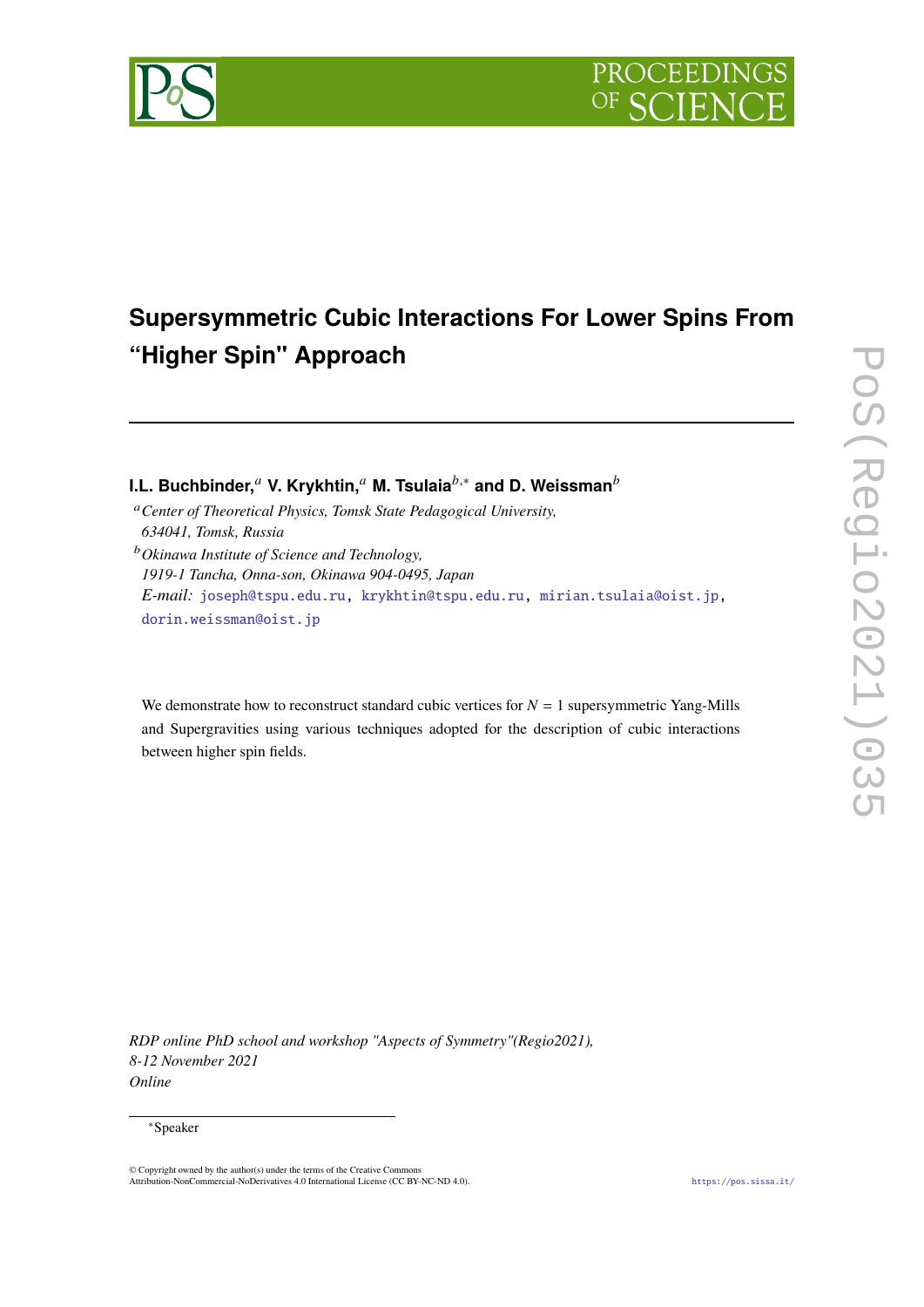### **1. Introduction**

The purpose of these notes is to demonstrate in detail various approaches of constructing supersymmetric cubic interaction vertices for higher spin fields. To this end we reconstruct well known cubic vertices for  $N = 1$  Super Yang-Mills and for linearized  $N = 1$  Supergravities. In particular, we consider the field theoretic limits of the pure  $N = 1$ ,  $\mathcal{D} = 10$  supergravity [\[1\]](#page-22-0)–[\[2\]](#page-22-1), of the  $N = 1$ ,  $\mathcal{D} = 4$  supergravity coupled with one chiral supermultiplet [\[3\]](#page-22-2), and of the  $N = 1$ ,  $\mathcal{D} = 6$ supergravity coupled to one  $(1, 0)$  tensor supermultiplet  $[4]$ – [\[5\]](#page-22-4). The reason for choosing these particular types of supergravity will become clear in the following. We shall also comment on a generalization of these vertices to higher spin "Yang-Mills-like" and "Supergravity- like" vertices [\[6\]](#page-22-5), and on the higher spin generalizations of the corresponding free Lagrangians [\[7\]](#page-22-6).

First, we shall describe the covariant BRST approach, $\frac{1}{1}$  $\frac{1}{1}$  $\frac{1}{1}$  which is similar to the one of Open String Field Theory.[2](#page-1-1) However, unlike String Field Theory, the BRST approach to higher spin fields is essentially a method for the construction of free and interacting Lagrangians using gauge invariance as the only guiding principle, without any recourse to a world-sheet description.

As the first step in this approach, one constructs free Lagrangians invariant under linear gauge transformations. Because of the presence of gauge symmetry, these Lagrangians contain both physical and non-physical degrees of freedom. Some of the non-physical degrees of freedom are removed using the equations of motion, the others are gauged away, and in the end one is left only with physical polarizations. In general, these systems can contain bosonic and fermionic fields, which are described by Young tableaux with mixed symmetries. However, at the free level one can consider Lagrangians for just one or several (a finite number of) representations of the Poincaré group [\[24\]](#page-23-0)– [\[25\]](#page-24-0). A further requirement of supersymmetry singles out some particular representations of the Poincaré group, both in bosonic and fermionic sectors, so the corresponding bosonic and fermionic Lagrangians are related by supersymmetry transformations.

As the second step in the BRST approach, one promotes the original gauge symmetry to an interacting level by deforming the Lagrangian and gauge transformation rules with nonlinear terms, in such a way that the gauge invariance is kept order by order in the coupling constant. As in the case of free Lagrangians, supersymmetry singles out some particular subclass of the cubic vertices, which were found for non-supersymmetric systems [\[26\]](#page-24-1)–[\[31\]](#page-24-2).

To describe how this approach works on the examples of  $N = 1$  Super Yang-Mills and linearized Supergravities, we start in Section [2](#page-2-0) with a description of gauge invariant free Lagrangians. For the massless vector field the corresponding Lagrangian is the standard (Maxwell) one. A gauge invariant Lagrangian which contains the second rank symmetric massless tensor field as a physical component describes spins 2 and 0 simultaneously. Then we present a similar gauge invariant description for a massless spin-vector field which contains irreducible representations of the Poincaré group with spins  $\frac{3}{2}$  and  $\frac{1}{2}$ .

In Section [3](#page-4-0) we reformulate the results of Section [2](#page-2-0) in the BRST approach. Then we impose an additional requirement of  $N = 1$  supersymmetry on these systems. Using the technique developed in the Open Superstring Field Theory [\[32\]](#page-24-3) we show that  $N = 1$  supersymmetry requires some extra fields (both physical and auxiliary) in the bosonic sector [\[7\]](#page-22-6). The obtained Lagrangian provides a

<span id="page-1-1"></span><span id="page-1-0"></span><sup>1</sup>See [\[8\]](#page-22-7) for a review of the BRST approach and [\[9\]](#page-23-1) –[\[22\]](#page-23-2) for reviews of different approaches to higher spin theories. 2See e.g. [\[23\]](#page-23-3) for a recent review.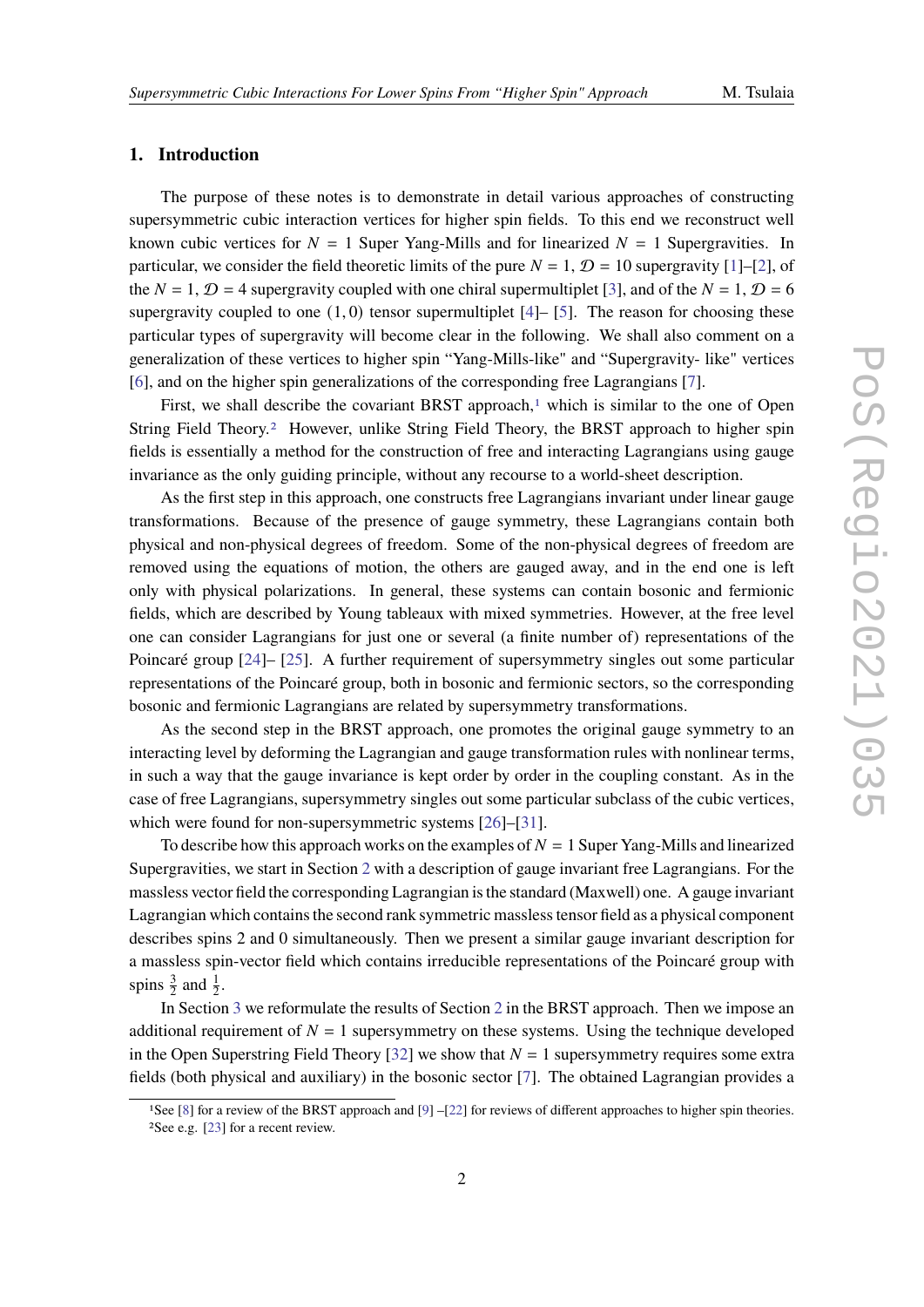"unified" description of the above mentioned  $N = 1$  linearized supergravities in  $\mathcal{D} = 4, 6$  and 10 dimensions.

In Section [4](#page-9-0) we turn to cubic interactions in the covariant formalism and present generic equations which determine the cubic vertices, as well as solutions to these equations for three massless bosonic fields with arbitrary spins [\[30\]](#page-24-4), [\[33\]](#page-24-5). We also present the generic equations for determining cubic vertices for two massless fermions and one massless boson [\[6\]](#page-22-5).

In Section [5](#page-11-0) we describe  $N = 1$  Super Yang-Mills in this formalism and in Section [6](#page-13-0) we consider cubic vertices for linearized supergravities. We comment on the higher spin generalization of the vertices given in Sections [5](#page-11-0) and [6.](#page-13-0) These cubic vertices [\[6\]](#page-22-5) are covariant versions of the vertices for two fermionic and one bosonic higher spin fields in arbitrary dimensions, first derived in the light cone formalism [\[27\]](#page-24-6).[3](#page-2-1)

Finally, in Section [7](#page-16-0) we describe the light cone approach to the construction of the cubic vertices. In this approach one splits the generators of the Poincaré (super)group into dynamical and kinematical operators. When using the field theoretic realization of the generators one takes the kinematical operators to be quadratic in terms of superfields, whereas the dynamical generators contain also cubic and higher order terms, i.e., cubic and higher order vertices. The requirement that the Poincaré superalgebra stays intact after the nonlinear deformation of the dynamical operators determines these vertices order by order in the coupling constant. We shall briefly review the construction of [\[47\]](#page-25-0) (see [\[48\]](#page-25-1),[\[49\]](#page-25-2) for the case of an arbitrary  $N$ ) for arbitrary spin supermultiplets in  $N = 1$ ,  $\mathcal{D} = 1$ , and show how to obtain cubic vertices for four dimensional  $N = 1$  super Yang-Mills and  $N = 1$  supergravity in the light cone gauge<sup>[4](#page-2-2)</sup> as a particular example.

#### <span id="page-2-0"></span>**2. Free Lagrangians**

#### **2.1**  $s = 1$

Let us start with a massless vector field  $\phi_{\mu}(x)$  with a standard gauge transformation rule

<span id="page-2-5"></span>
$$
\delta\phi_{\mu}(x) = \partial_{\mu}\lambda(x) \tag{1}
$$

The gauge invariant Klein -Gordon and transversality equations for the massless vector field can be written as

<span id="page-2-3"></span>
$$
\Box \phi_{\mu}(x) = \partial_{\mu} C(x), \quad C(x) = \partial^{\mu} \phi_{\mu}(x) \tag{2}
$$

where we introduced an auxiliary field  $C(x)$ , which transforms as

<span id="page-2-6"></span>
$$
\delta C(x) = \Box \lambda(x) \tag{3}
$$

The equations [\(2\)](#page-2-3) can be obtained from the Lagrangian

<span id="page-2-4"></span>
$$
\mathcal{L} = -\frac{1}{2} (\partial^{\mu} \phi^{\nu}) (\partial_{\mu} \phi_{\nu}) + C \partial^{\mu} \phi_{\mu} - \frac{1}{2} C^{2}
$$
 (4)

After eliminating the field  $C(x)$  via its own equation of motion one obtains the Maxwell Lagrangian for the vector field  $\phi_u(x)$ .

<span id="page-2-1"></span><sup>3</sup>Covariant cubic vertices with two fermions and electromagnetic and gravitational fields are given in [\[34\]](#page-24-7)–[\[35\]](#page-24-8). Supersymmetric cubic interactions on flat and  $AdS$  backgrounds are given in [\[36\]](#page-24-9)–[\[43\]](#page-25-3).

<span id="page-2-2"></span><sup>&</sup>lt;sup>4</sup>The cubic vertices for  $\mathcal{D} = 4$ ,  $N = 4$  super Yang-Mills in the light cone formulation are given in [\[50\]](#page-25-4)–[\[52\]](#page-25-5).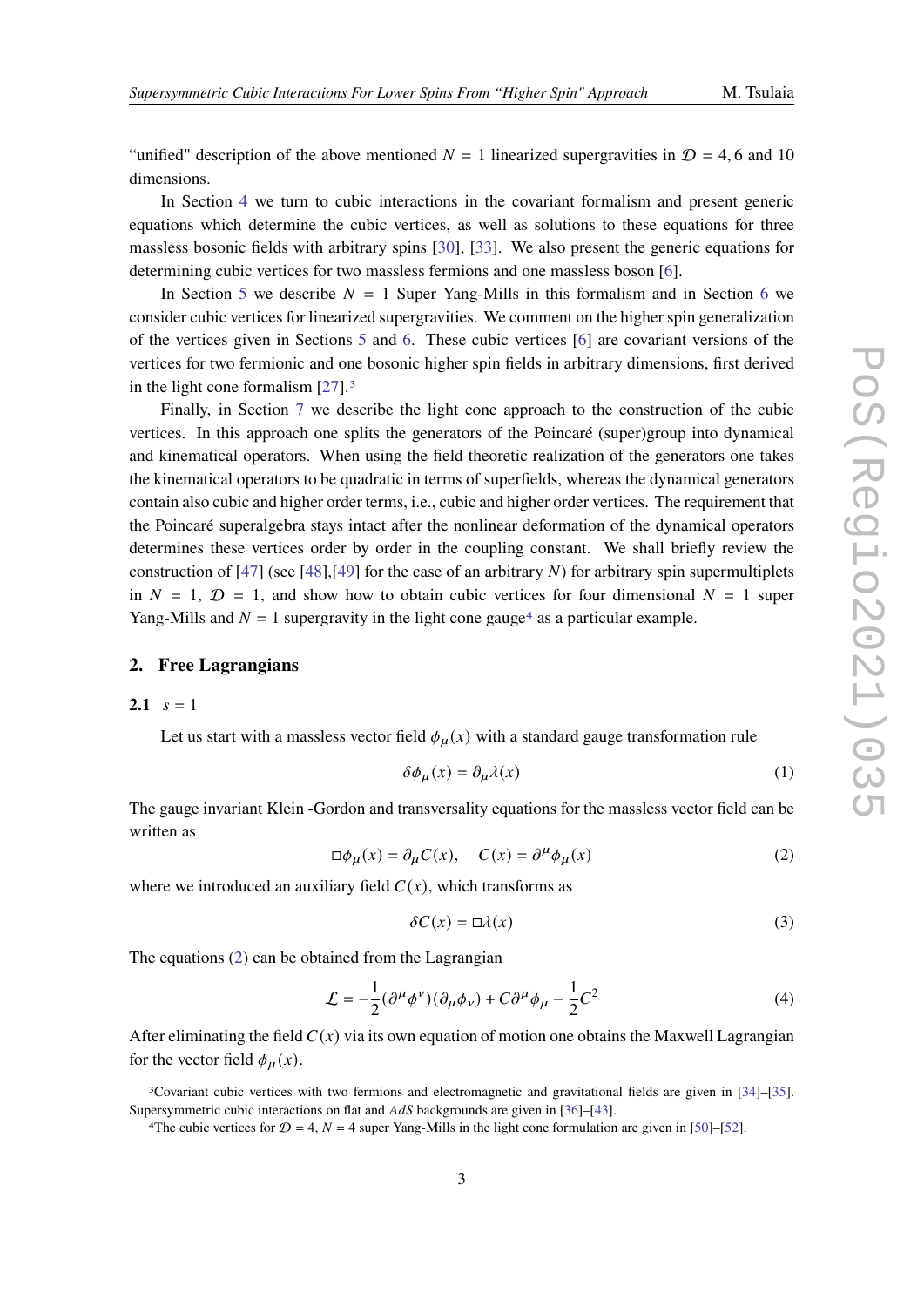#### <span id="page-3-4"></span>**2.2**  $s = 2$  **and**  $s = 0$

One can repeat a similar consideration for a second rank symmetric tensor field  $\phi_{\mu\nu}(x)$ . Now the gauge invariant Klein-Gordon equation reads,

<span id="page-3-0"></span>
$$
\Box \phi_{\mu\nu}(x) = \partial_{\mu} C_{\nu}(x) + \partial_{\nu} C_{\mu}(x) \tag{5}
$$

where the physical field  $\phi_{\mu\nu}(x)$  and the auxiliary field  $C_{\mu}(x)$  transform as

<span id="page-3-6"></span>
$$
\delta\phi_{\mu\nu}(x) = \partial_{\mu}\lambda_{\nu}(x) + \partial_{\nu}\lambda_{\mu}(x), \quad \delta C_{\mu}(x) = \Box \lambda_{\mu}(x)
$$
(6)

In order to write gauge invariant transversality conditions one needs one more auxiliary field  $D(x)$ , which transforms as

<span id="page-3-7"></span>
$$
\delta D(x) = \partial^{\mu} \lambda_{\mu}(x) \tag{7}
$$

Then the gauge invariant transversality equation is

<span id="page-3-1"></span>
$$
\partial^{\nu} \phi_{\mu\nu}(x) - \partial_{\mu} D(x) = C_{\mu}(x)
$$
\n(8)

Finally, one can write a gauge invariant Klein-Gordon equation for the field  $D(x)$ 

<span id="page-3-2"></span>
$$
\Box D(x) = \partial^{\mu} C_{\mu}(x) \tag{9}
$$

and "integrate" the equations  $(5)$ ,  $(8)$  and  $(9)$  back into the Lagrangian

<span id="page-3-5"></span>
$$
\mathcal{L} = -\frac{1}{2} (\partial^{\mu} \phi^{\nu \rho}) (\partial_{\mu} \phi_{\nu \rho}) + 2C^{\mu} \partial^{\nu} \phi_{\mu \nu} - C^{\mu} C_{\mu} + (\partial^{\mu} D)(\partial_{\mu} D) + 2D \partial^{\mu} C_{\mu}
$$
 (10)

Again, the only propagating degrees of freedom are the physical components of the field  $\phi_{\mu\nu}(x)$ . Its longitudinal components and the fields  $C_{\mu}(x)$  and  $D(x)$  are either pure gauge or zero on shell. Finally, since there is no zero trace condition involved, one obtains a gauge invariant description simultaneously for a spin 2 field  $g_{\mu\nu}(x)$  and for a scalar  $\phi(x)$ , both packed in the field  $\phi_{\mu\nu}(x)$ .

#### <span id="page-3-9"></span>**2.3**  $s = \frac{3}{2}$  $\frac{3}{2}$  **and**  $s = \frac{1}{2}$ 2

The Lagrangian describing only spin  $\frac{1}{2}$  field is simply

$$
\mathcal{L} = -i \,\bar{\Psi} \gamma^{\mu} \partial_{\mu} \Psi \tag{11}
$$

The next simplest example is a spin-vector field  $\Psi^a_\mu(x)$ , where "a" is a spinorial index (see appendix [A](#page-19-0) for the present conventions). Gauge invariant Dirac and transversality equations can be written by introducing one auxiliary field  $\chi^a(x)$  as

<span id="page-3-3"></span>
$$
\gamma^{\nu} \partial_{\nu} \Psi_{\mu}(x) + \partial_{\mu} \chi(x) = 0 \tag{12}
$$

$$
\partial^{\mu} \Psi_{\mu}(x) + \gamma^{\nu} \partial_{\nu} \chi(x) = 0 \tag{13}
$$

The equations  $(12)$ – $(12)$  are invariant under gauge transformations

$$
\delta\Psi_{\mu}(x) = \partial_{\mu} \lambda'(x), \quad \delta\chi(x) = -\gamma^{\nu} \partial_{\nu} \lambda'(x) \tag{14}
$$

and can be obtained from the Lagrangian

<span id="page-3-8"></span>
$$
\mathcal{L} = -i \bar{\Psi}^{\nu} \gamma^{\mu} \partial_{\mu} \Psi_{\nu} - i \bar{\Psi}^{\mu} \partial_{\mu} \chi + i \bar{\chi} \partial^{\mu} \Psi_{\mu} + i \bar{\chi} \gamma^{\mu} \partial_{\mu} \chi \tag{15}
$$

Similarly to the previous case, one can gauge away the auxiliary field  $\chi^a(x)$  and the non-physical polarizations of  $\Psi^a_\mu(x)$ . Then, one has a gauge invariant description simultaneously of spins  $\frac{3}{2}$  and 1  $\frac{1}{2}$ , the latter being the gamma-trace of the field  $\Psi^a_\mu(x)$ .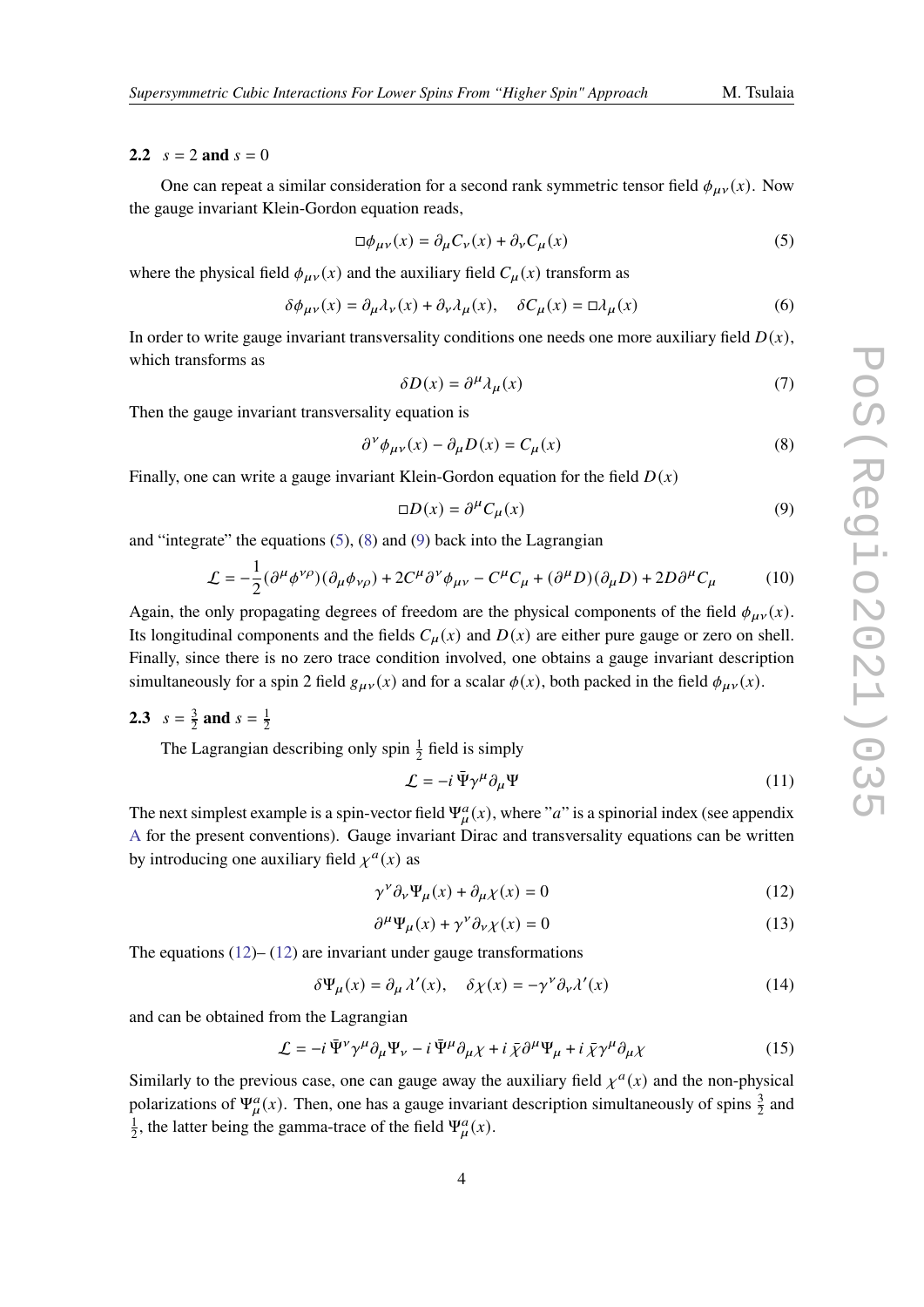### <span id="page-4-0"></span>**3. BRST invariant formulation**

#### **3.1 Set Up**

A systematic way to obtain the systems described above is to use the BRST approach. Let us introduce an auxiliary Fock space spanned by one set of creation and annihilation operators. The commutation relations and the vacuum are defined in the usual way

$$
[\alpha_{\mu}, \alpha_{\nu}^+] = \eta_{\mu\nu}, \quad \alpha_{\mu} |0\rangle_{\alpha} = 0 \tag{16}
$$

A vector  $|\Phi\rangle$  in this Fock space is a series expansion in terms of the creation operators  $\alpha^+_{\mu}$ . In the rest of this paper we shall take the maximal number of these oscillators to be equal to two. Using more than two oscillators will result in components of higher spin. The divergence, gradient and d'Alembertian operators are realized as

<span id="page-4-1"></span>
$$
l = p \cdot \alpha, \quad l^+ = p \cdot \alpha^+, \quad l_0 = p \cdot p,\tag{17}
$$

with  $p_{\mu} = -i\partial_{\mu}$  and  $A \cdot B = \eta_{\mu\nu}A^{\mu}B^{\nu}$ . The operators [\(17\)](#page-4-1) form a simple algebra with only non-zero commutator, being

$$
[l, l^+] = l_0 \tag{18}
$$

Following a standard procedure (see [\[8\]](#page-22-7) for a review) for each operator  $l^+$ , l and  $l_0$  one introduces ghosts  $c, c^+, c_0$  of ghost number +1 and the corresponding momenta  $b^+, b, b_0$  which have ghost number −1 . These operators obey the anticommutation relations

$$
\{b, c^+\} = \{b^+, c\} = \{b_0, c_0\} = 1\tag{19}
$$

We define the ghost vacuum as

$$
c|0\rangle_{gh.} = b|0\rangle_{gh.} = b_0|0\rangle_{gh.} = 0,
$$
\n(20)

the total vacuum being  $|0\rangle = |0\rangle_{\alpha} \otimes |0\rangle_{eh}$ . Using the corresponding nilpotent BRST charge

<span id="page-4-3"></span>
$$
Q = c_0 l_0 + c l^+ + c^+ l - c^+ c b_0, \quad Q^2 = 0 \tag{21}
$$

this set up allows one to build gauge invariant free Lagrangians in a compact form,

<span id="page-4-2"></span>
$$
\mathcal{L} = \int d c_0 \langle \Phi | Q | \Phi \rangle \tag{22}
$$

where the gauge transformation is given by

$$
\delta|\Phi\rangle = Q|\Lambda\rangle \tag{23}
$$

The Grassmann integration is carried out using the standard rule of

<span id="page-4-4"></span>
$$
\int dc_0 c_0 = 1\tag{24}
$$

The requirement that the Lagrangian [\(22\)](#page-4-2) has zero ghost number uniquely fixes the expansion of an arbitrary vector  $|\Phi\rangle$  in terms of the ghost variables. Noticing that the number operator

$$
N = \alpha^+ \cdot \alpha + c^+b + b^+c \tag{25}
$$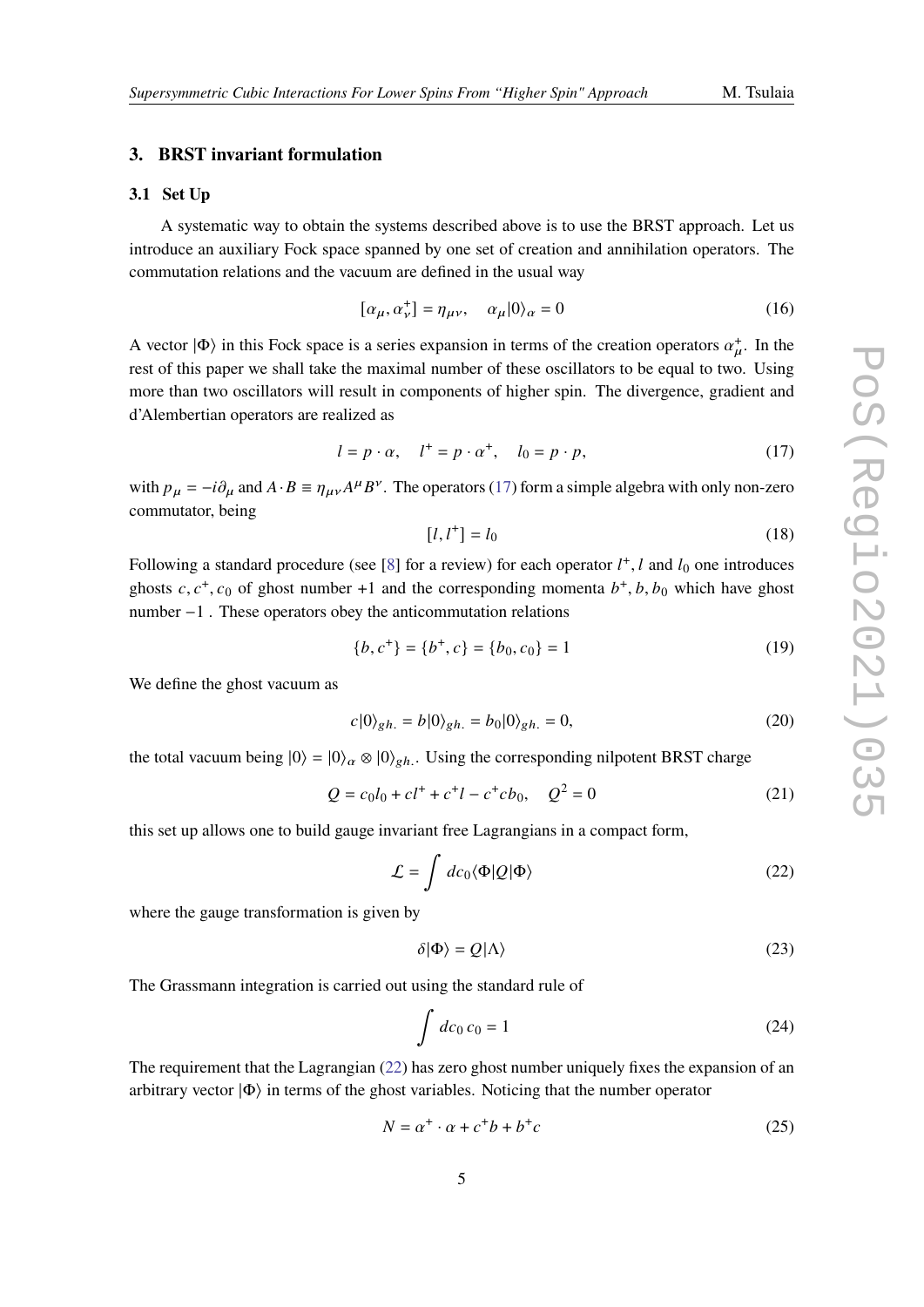commutes with the BRST operator [\(21\)](#page-4-3), one has the following expansion for the case of the vector field

<span id="page-5-0"></span>
$$
|\Phi\rangle = (\phi^{\mu}(x)\alpha_{\mu}^{+} - iC(x)c_{0}b^{+})|0\rangle \tag{26}
$$

Since the BRST charge has the ghost number +1 and the vector  $|\Phi\rangle$  has the ghost number zero, then due to [\(22\)](#page-4-2) the parameter of gauge transformations has the ghost number −1. Therefore

<span id="page-5-1"></span>
$$
|\Lambda\rangle = ib^{+}\lambda(x)|0\rangle \tag{27}
$$

Using the equations [\(22\)](#page-4-2), [\(21\)](#page-4-3) and [\(26\)](#page-5-0) one can recover the Lagrangian [\(4\)](#page-2-4) after performing the normal ordering and integrating over  $c_0$ . Similarly, using [\(21\)](#page-4-3), [\(26\)](#page-5-0) and [\(27\)](#page-5-1) one recovers the gauge transformation rules [\(1\)](#page-2-5) and [\(3\)](#page-2-6).

One can repeat the same procedure for the system described in the subsection [2.2.](#page-3-4) In particular, the expansion of the vector  $|\Phi\rangle$  and of the parameter of gauge transformations  $|\Lambda\rangle$  have the form

$$
|\Phi\rangle = (\phi^{\mu\nu}(x)\alpha_{\mu}^{+}\alpha_{\nu}^{+} - ic_{0}b^{+}C^{\mu}(x)\alpha_{\mu}^{+} + c^{+}b^{+}D(x))|0\rangle \tag{28}
$$

$$
|\Lambda\rangle = ib^{+} \lambda^{\mu}(x) \alpha_{\mu}^{+} |0\rangle \tag{29}
$$

Using this expansion one obtains the Lagrangian [\(10\)](#page-3-5) and the gauge transformation rules [\(6\)](#page-3-6) – [\(7\)](#page-3-7).

The BRST formulation for fermions is slightly more complicated, because of the anticommuting nature of the Dirac operator

$$
g_0 = p \cdot \gamma \tag{30}
$$

As a result, one has to introduce a commuting ghost variable, which in turn leads to an infinite expansion in its powers. One can, however, partially fix the BRST gauge to truncate the expansion of the vector in the Fock space to a finite form and write the Lagrangian

<span id="page-5-2"></span>
$$
\mathcal{L}_F = \frac{1}{\sqrt{2}} a \langle \Psi_1 | (g_0)^a{}_b | \Psi_1 \rangle^b + a \langle \Psi_2 | \tilde{Q}_F | \Psi_1 \rangle^a +
$$
  
+ 
$$
a \langle \Psi_1 | \tilde{Q}_F | \Psi_2 \rangle^a + \sqrt{2} a \langle \Psi_2 | c^+ c (g_0)^a{}_b | \Psi_2 \rangle^b
$$
 (31)

where

$$
\tilde{Q}_F = c_1^+ l_1 + c_1 l_1^+
$$
\n(32)

One can check, that the Lagrangian [\(31\)](#page-5-2) is invariant under the gauge transformations

$$
\delta |\Psi_1\rangle^a = \tilde{Q}_F |\Lambda'\rangle^a
$$
  
\n
$$
\delta |\Psi_2\rangle^a = -\frac{1}{\sqrt{2}} (g_0)^a{}_b |\Lambda'\rangle^b
$$
\n(33)

and is equivalent to [\(15\)](#page-3-8) with

$$
|\Psi_1\rangle^a = \Psi^{\mu,a}(x)\alpha^+_{\mu}|0\rangle, \quad |\Psi_2\rangle^a = b^+\chi^a(x)|0\rangle \tag{34}
$$

The gauge transformations are obtained by taking the gauge parameter  $|\Lambda'\rangle$  to be of the form

$$
|\Lambda'\rangle^a = ib^{\dagger} \lambda'^a(x)|0\rangle \tag{35}
$$

As in the case of the bosonic fields, the dependence on  $\alpha_{\mu}^{+}$  and on ghost variables is uniquely fixed by the choice that the field  $|\Psi_1\rangle^a$  contains a maximal spin equal to  $\frac{3}{2}$  and the requirement that the Lagrangian [\(31\)](#page-5-2) has zero ghost number.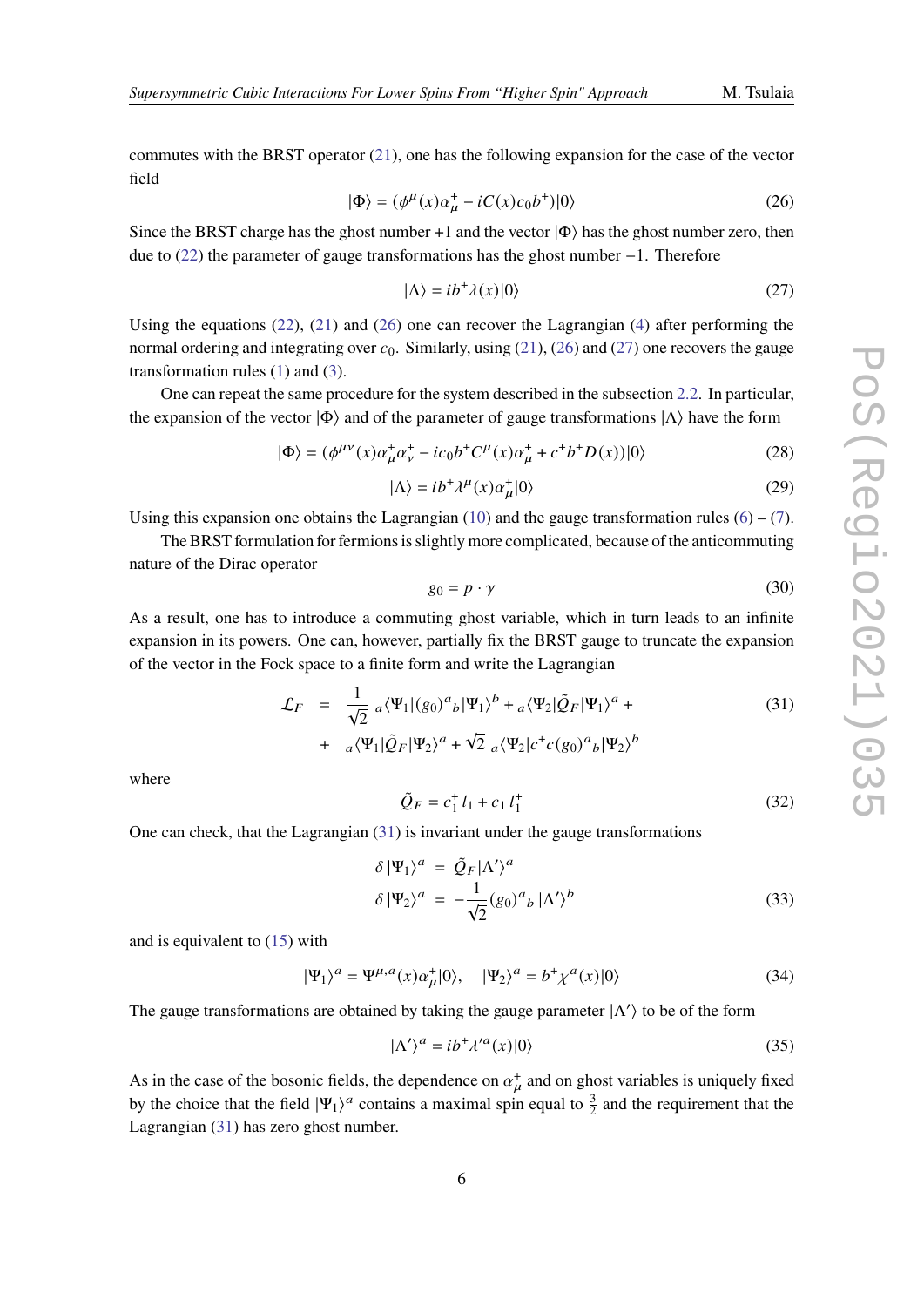#### <span id="page-6-3"></span>**3.2 Supersymmetry. Linearized Supergravities**

Let us notice that the systems considered in the subsections [2.2](#page-3-4) and [2.3](#page-3-9) can not be connected by supersymmetry transformations, because the fields  $\phi_{\mu\nu}(x)$  and  $\Psi_{\mu}(x)$  have different numbers of physical degrees of freedom on-shell.

In order to establish  $N = 1$  supersymmetry, one can take a formulation of the Open Superstring Field Theory [\[32\]](#page-24-3) as a hint and proceed as follows [\[7\]](#page-22-6). Consider two independent sets of  $\alpha$ -oscillators

$$
[\alpha_{\mu,m}, \alpha_{\nu,n}^+] = \eta_{\mu\nu} \delta_{mn}, \quad m, n = 1, 2 \tag{36}
$$

The corresponding divergence and gradient operators, as well as the ghost variables  $c_m^{\pm}$  and  $b_m^{\mp}$  will get the index " $m$ " as well. Therefore, we have the algebra

$$
[l_m, l_n^+] = \delta_{mn} l_0 \tag{37}
$$

$$
\{b_m, c_n^+\} = \{b_m^+, c_n\} = \delta_{mn}, \quad \{b_0, c_0\} = 1 \tag{38}
$$

We take the fields in the fermionic sector to contain only the first set of oscillators. In other words, we consider the system described in the Subsection [2.3](#page-3-9) without changes and in the corresponding BRST formulation in the Section [3](#page-4-0) we assume that all oscillators belong to the first set  $(m = 1)$ .

On the other hand, the vectors in the Fock space in the bosonic sector contain both types of oscillators. Taking physical component of the field  $|\Phi\rangle$  to contain one oscillator of each type, we get the following expansions

<span id="page-6-0"></span>
$$
|\Phi\rangle = (\phi_{\mu,\nu}(x)\alpha_1^{\mu,+}\alpha_2^{\nu,+} - A(x)c_1^+b_2^+ - B(x)c_2^+b_1^+ + ic_0b_1^+C_\mu(x)\alpha_2^{\mu,+} + ic_0b_2^+E_\mu(x)\alpha_1^{\mu,+})|0\rangle.
$$
 (39)

and

$$
|\Lambda\rangle = (ib_2^{\dagger}\lambda_{\mu}(x)\alpha_1^{\mu,+} + ib_1^{\dagger}\rho_{\mu}(x)\alpha_2^{\mu,+} - c_0b_1^{\dagger}b_2^{\dagger}\tau(x))|0\rangle. \tag{40}
$$

Using the corresponding nilpotent BRST charge

<span id="page-6-1"></span>
$$
Q = c_0 l_0 + \sum_{m=1,2} (c_m l_m^+ + c_m^+ l_m - c_m^+ c_m b_0), \quad Q^2 = 0 \tag{41}
$$

it is straightforward to obtain the Lagrangian

<span id="page-6-2"></span>
$$
L_B = -\phi^{\mu,\nu} \Box \phi_{\mu,\nu} + B \Box A + A \Box B
$$
  
+E^{\mu} \partial\_{\mu} B + C^{\nu} \partial^{\mu} \phi\_{\nu,\mu} + C^{\nu} \partial\_{\nu} A + E^{\mu} \partial^{\nu} \phi\_{\nu,\mu}  
-B \partial\_{\mu} E^{\mu} - \phi^{\nu,\mu} \partial\_{\mu} C\_{\nu} - A \partial\_{\mu} C^{\mu} - \phi^{\mu,\nu} \partial\_{\mu} E\_{\nu}  
+C^{\mu} C\_{\mu} + E^{\mu} E\_{\mu} . (42)

by plugging the expressions [\(39\)](#page-6-0) and [\(41\)](#page-6-1) into [\(22\)](#page-4-2), performing the normal ordering of oscillators and integrating over  $c_0$  according to [\(24\)](#page-4-4). Similarly, one can find, that Lagrangian [\(42\)](#page-6-2) is invariant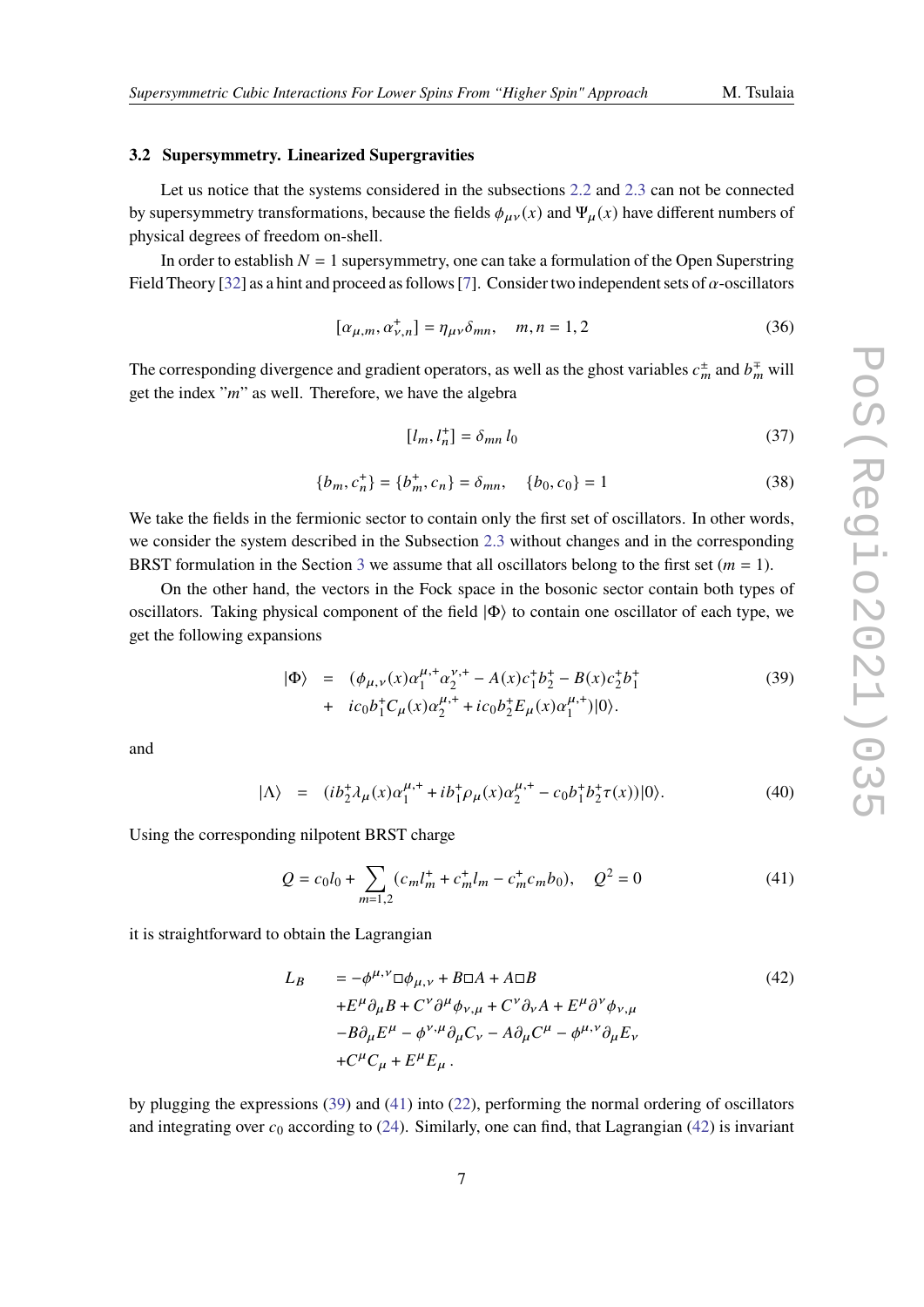under the gauge transformations

$$
\delta\phi_{\nu,\mu}(x) = \partial_{\mu}\lambda_{\nu}(x) + \partial_{\nu}\rho_{\mu}(x),
$$
  
\n
$$
\delta A(x) = -\partial^{\mu}\rho_{\mu}(x) - \tau(x),
$$
  
\n
$$
\delta B(x) = -\partial^{\mu}\lambda_{\mu}(x) + \tau(x),
$$
  
\n
$$
\delta C_{\mu}(x) = -\Box\lambda_{\mu}(x) + \partial_{\mu}\tau(x),
$$
  
\n
$$
\delta E_{\mu}(x) = -\Box\rho_{\mu}(x) - \partial_{\mu}\tau(x).
$$
\n(43)

The Lagrangian [\(42\)](#page-6-2) is analogous to the one given in the equation [\(10\)](#page-3-5). However, the present Lagrangian describes a physical field  $\phi_{\mu,\nu}(x)$  with no symmetry between the indices  $\mu$  and  $\nu$ . As a result, the Lagrangian contains more auxiliary fields. In particular, the fields  $C_{\mu}(x)$  and  $E_{\mu}(x)$  in [\(42\)](#page-6-2) are analogous to the field  $C_u(x)$  in [\(10\)](#page-3-5), and the fields  $A(x)$  and  $B(x)$  are analogous to the field  $D(x)$ . Again, after eliminating the auxiliary fields after gauge fixing and using the equations of motion one is left with only physical polarizations in the field  $\phi_{\mu,\nu}(x)$ . This means, that we have a description of a spin 2 field  $g_{\mu\nu}(x)$ , of an antisymmetric second rank tensor  $B_{\mu\nu}(x)$  and of a scalar  $\phi(x)$ , all contained in the field  $\phi_{\mu,\nu}(x)$ .

Finally, one can check that the total Lagrangian

<span id="page-7-2"></span>
$$
L_{tot.} = -\phi^{\mu,\nu} \Box \phi_{\mu,\nu} + B \Box A + A \Box B
$$
\n
$$
+ E^{\mu} \partial_{\mu} B + C^{\nu} \partial^{\mu} \phi_{\nu,\mu} + C^{\nu} \partial_{\nu} A + E^{\mu} \partial^{\nu} \phi_{\nu,\mu}
$$
\n
$$
-B \partial_{\mu} E^{\mu} - \phi^{\nu,\mu} \partial_{\mu} C_{\nu} - A \partial_{\mu} C^{\mu} - \phi^{\mu,\nu} \partial_{\mu} E_{\nu}
$$
\n
$$
+ C^{\mu} C_{\mu} + E^{\mu} E_{\mu}
$$
\n
$$
-i \bar{\Psi}^{\nu} \gamma^{\mu} \partial_{\mu} \Psi_{\nu} - i \bar{\Psi}^{\mu} \partial_{\mu} \chi + i \bar{\chi} \partial^{\mu} \Psi_{\mu} + i \bar{\chi} \gamma^{\mu} \partial_{\mu} \chi
$$
\n(44)

being a sum of the Lagrangians [\(15\)](#page-3-8) and [\(42\)](#page-6-2), is invariant under the supersymmetry transformations [\[7\]](#page-22-6)

<span id="page-7-0"></span>
$$
\delta \phi_{\nu,\mu}(x) = i \bar{\Psi}_{\mu}(x) \gamma_{\nu} \epsilon, \quad \delta C_{\nu}(x) = -i \partial_{\mu} \bar{\chi}(x) \gamma^{\mu} \gamma_{\nu} \epsilon, \quad \delta B(x) = -i \bar{\chi}(x) \epsilon,
$$
 (45)

<span id="page-7-1"></span>
$$
\delta \Psi_{\mu}(x) = -\gamma^{\nu} \gamma^{\rho} \epsilon \, \partial_{\nu} \phi_{\rho,\mu}(x) - \epsilon E_{\mu}(x), \quad \delta \chi(x) = -\gamma^{\nu} \epsilon \, C_{\nu}(x) \,. \tag{46}
$$

Let us note that we have not encountered any restriction on the number of space-time dimensions until now. The requirement that the algebra of supersymmetry transformations [\(45\)](#page-7-0)–[\(46\)](#page-7-1) closes on shell singles out the number of space-time dimensions to be  $D = 3, 4, 6,$  or 10.

Decomposing the fields into irreducible representations of the Poincaré group as

$$
\phi_{\mu,\nu} = \left(\phi_{(\mu,\nu)} - \eta_{\mu\nu}\frac{1}{\mathcal{D}}\phi^{\rho}{}_{\rho}\right) + \phi_{\left[\mu,\nu\right]} + \eta_{\mu\nu}\frac{1}{\mathcal{D}}\phi^{\rho}{}_{\rho} \equiv h_{\mu\nu} + B_{\mu\nu} + \frac{1}{\mathcal{D}}\eta_{\mu\nu}\varphi\tag{47}
$$

and

<span id="page-7-3"></span>
$$
\psi_{\mu}^{a} = \Psi_{\mu}^{a} + \frac{1}{D} (\gamma_{\mu})^{ab} (\gamma^{\nu})_{bc} \psi_{\nu}^{c} \equiv \Psi_{\mu}^{a} + \frac{1}{D} (\gamma_{\mu})^{ab} \Xi_{b}
$$
(48)

one obtains the following  $N = 1$  supermultiplets:

• In  $\mathcal{D} = 4$ : a supergravity multiplet  $(g_{\mu\nu}(x), \psi^a_{\mu}(x))$  and a chiral multiplet  $(\phi(x), a(x), \Xi(x))$ where  $\partial_{\mu} a(x) = \frac{1}{3!} \epsilon_{\mu\nu\rho\sigma} \partial^{\nu} B^{\rho\sigma}(x)$ .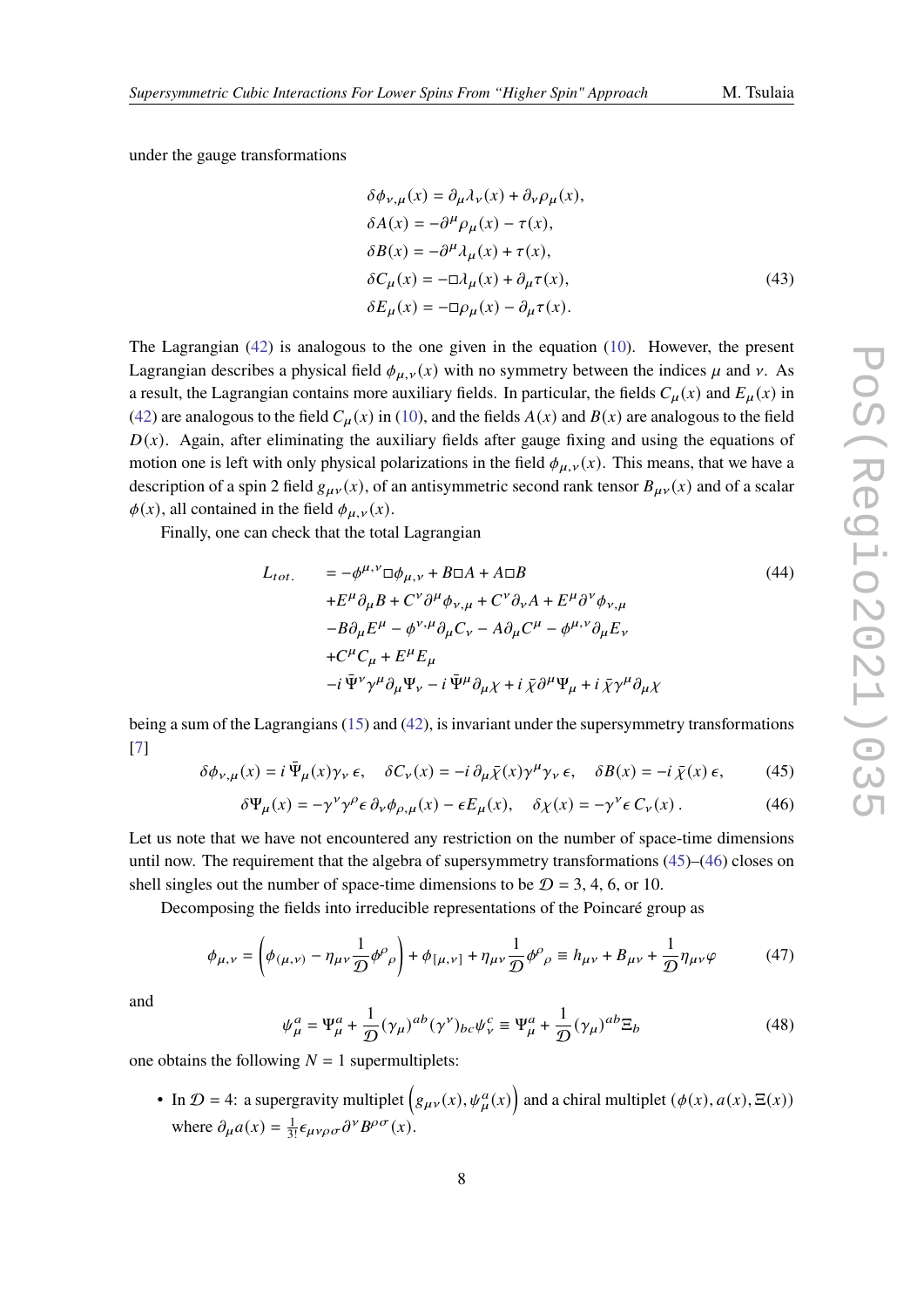- In  $\mathcal{D} = 6$ : a supergravity multiplet  $(g_{\mu\nu}(x), B^+_{\mu\nu}(x), \psi^a_{\mu}(x))$  and a (1,0) tensor multiplet  $(\phi(x), B_{\mu\nu}^-(x), \Xi(x))$ , where we decomposed  $B_{\mu\nu}(x)$  into self-dual and anti self-dual parts.
- In  $\mathcal{D} = 10$ : one irreducible supergravity multiplet.

Therefore, one can say, that the Lagrangian [\(44\)](#page-7-2) gives an "uniform" description of various linearized  $N = 1$  supergravities. The case of  $\mathcal{D} = 3$  contains no massless propagating degrees of freedom with spin 2, so we shall not consider it here.

Writing the supersymmetry transformations [\(45\)](#page-7-0)–[\(46\)](#page-7-1) in terms of auxiliary oscillators,

<span id="page-8-0"></span>
$$
\langle 0|\delta \phi_{\mu,\nu}(x) \alpha_1^{\mu} \alpha_2^{\nu} = i \langle 0|\overline{\Psi}_{\mu}(x) \alpha_1^{\mu} (\gamma \cdot \alpha_2) \epsilon
$$
  
\n
$$
\langle 0|\delta C_{\mu}(x) \alpha_2^{\mu} b_1 = -\langle 0|\overline{\chi}(x) g_0 (\gamma \cdot \alpha_2) \epsilon b_1
$$
  
\n
$$
\langle 0|\delta B(x) b_1 c_2 = -i \langle 0|\overline{\chi}(x) b_1 c_2 \epsilon
$$
 (49)

<span id="page-8-1"></span>
$$
\delta \Psi_{\mu}(x) \alpha_{1}^{\mu,+}|0\rangle = (-i g_{0} (\gamma \cdot \alpha_{2}) \epsilon \phi_{\mu,\nu}(x) \alpha_{1}^{\mu,+} \alpha_{2}^{\nu,+} - \epsilon E_{\mu}(x) \alpha_{1}^{\mu,+})|0\rangle
$$
  

$$
\delta \chi(x) b_{1}^{+}|0\rangle = -(\gamma \cdot \alpha_{2}) \epsilon b_{1}^{+} C^{\mu}(x) \alpha_{\mu,2}^{+}|0\rangle
$$
 (50)

one can see that supersymmetry is "generated" by the second set of oscillators ( $m = 2$ ). In other words, to obtain the  $N = 1$  supermultiplets one can start with the fermionic sector, which contains only the first set ( $m = 1$ ), then apply the transformations [\(49\)](#page-8-0)–[\(50\)](#page-8-1) and require the closure of SUSY algebra.[5](#page-8-2)

The description for the  $N = 1$  supersymmetric vector multiplet is similar. Taking the fields in the bosonic and the fermionic sectors as

$$
|\Phi\rangle = (\phi_{\mu}(x)\alpha_{2}^{\mu,+} - ic_{0}b_{2}^{+}E(x))|0\rangle, \quad |\Psi\rangle = \Psi(x)|0\rangle, \tag{51}
$$

one can check that the corresponding Lagrangian

$$
\mathcal{L} = (\partial_{\mu}\phi^{\nu})(\partial_{\mu}\phi_{\nu}) - 2E\partial^{\mu}\phi_{\mu} + E^{2} - i\bar{\Psi}\gamma^{\mu}\partial_{\mu}\Psi
$$
 (52)

is invariant under the supersymmetry transformations

<span id="page-8-3"></span>
$$
\langle 0|\delta \phi_{\mu}(x) \alpha_{2}^{\mu} = i \langle 0|\overline{\Psi}(x) (\gamma \cdot \alpha_{2}) \epsilon \delta \Psi(x)|0 \rangle = (-i g_{0} (\gamma \cdot \alpha_{2}) \epsilon \phi_{\mu}(x) \alpha_{2}^{\mu,+} - \epsilon E(x))|0 \rangle
$$
\n(53)

After eliminating the auxiliary field  $E(x)$  via its own equations of motion one obtains the standard formulation of  $N = 1$  vector supermultiplet in  $\mathcal{D} = 4$ , 6, or 10 with an on-shell supersymmetry.

<span id="page-8-2"></span><sup>5</sup>The same pattern persists for the higher spin supermultiplets: the fermionic sector contains only the first set of the oscillators, while the bosonic sector contains the oscillators from the first set and at most one oscillator from the second set, see [\[7\]](#page-22-6) for the details.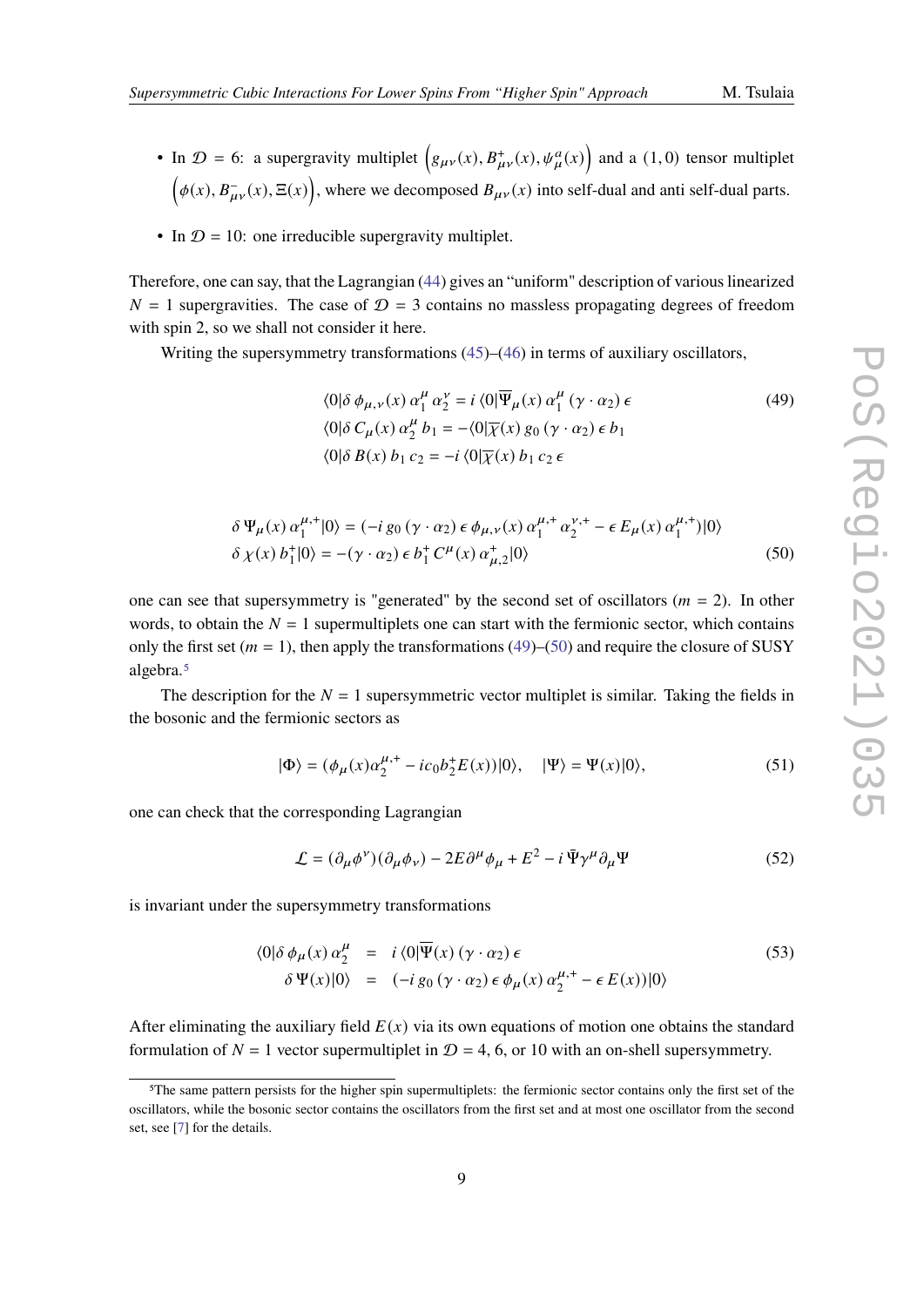#### <span id="page-9-0"></span>**4. Cubic Interactions**

#### **4.1 Three bosons**

In order to construct cubic interactions for the fields considered in the previous sections, [6](#page-9-1) we take three copies of the auxiliary Fock space and corresponding operators. The oscillators now obey the commutation relations

<span id="page-9-3"></span>
$$
[\alpha_{\mu,m}^{(i)}, \alpha_{\nu,n}^{(j),+}] = \delta^{ij} \delta_{mn} \eta_{\mu\nu},\tag{54}
$$

$$
\{c_m^{(i),+}, b_n^{(j)}\} = \{c_m^{(i)}, b_n^{(j),+}\} = \{c_{0,m}^{(i)}, b_{0,n}^{(j)}\} = \delta^{ij}\delta_{mn},\tag{55}
$$

 $i, j = 1, 2, 3,$   $m, n = 1, 2,$   $\mu, \nu = 0, ..., \mathcal{D} - 1$ 

Then, we can consider the cubic Lagrangian

<span id="page-9-2"></span>
$$
\mathcal{L}_{3B,\text{int}} = \sum_{i=1}^{3} \int dc_0^{(i)} \langle \Phi^{(i)} | Q^{(i)} | \Phi^{(i)} \rangle +
$$
  
+  $g \left( \int dc_0^{(1)} dc_0^{(2)} dc_0^{(3)} \langle \Phi^{(1)} | \langle \Phi^{(2)} | \langle \Phi^{(3)} | | V \rangle + h.c. \right)$  (56)

where  $g$  is a coupling constant and

$$
|V\rangle = V(p_{\mu}^{(i)}, \alpha_{\mu,m}^{(i),+}, c_m^{(i),+}, b_m^{(i),+}, b_{0,m}^{(i)}) c_0^{(1)} c_0^{(2)} c_0^{(3)} |0^{(1)}\rangle \otimes |0^{(2)}\rangle \otimes |0^{(3)}\rangle
$$
 (57)

where  $V$  is a function of the creation operators that is restricted as follows. An obvious requirement is that  $V$  must be Lorentz invariant. In order the Lagrangian to have the ghost number zero, the function  $V$  must have the ghost number equal to zero, and finally, the requirement of the invariance of [\(56\)](#page-9-2) under the non-linear gauge transformations

<span id="page-9-5"></span>
$$
\delta|\Phi^{(i)}\rangle = Q^{(i)}|\Lambda^{(i)}\rangle - \qquad \qquad (58)
$$
\n
$$
- g \int dc_0^{(i+1)}dc_0^{(i+2)} \left( (\langle \Phi^{(i+1)}|\langle \Lambda^{(i+2)}| + \langle \Phi^{(i+2)}|\langle \Lambda^{(i+1)}| \rangle |V \rangle \right)
$$

up to the first power in g, implies that the vertex  $|V\rangle$  is BRST invariant:

<span id="page-9-4"></span>
$$
(Q^{(1)} + Q^{(2)} + Q^{(3)})|V\rangle = 0
$$
\n(59)

The same condition guarantees that the group structure of the gauge transformations is preserved up to the first order in  $g$ . Using momentum conservation

<span id="page-9-7"></span>
$$
p_{\mu}^{(1)} + p_{\mu}^{(2)} + p_{\mu}^{(3)} = 0 \tag{60}
$$

and the commutation relations [\(54\)](#page-9-3), one can show that that the following expressions are BRST invariant for any values of the spins entering the cubic vertex [\[30\]](#page-24-4), [\[33\]](#page-24-5)

<span id="page-9-6"></span>
$$
\mathcal{K}_m^{(i)} = (p^{(i+1)} - p^{(i+2)}) \cdot \alpha_m^{(i),+} + (b_0^{(i+1)} - b_0^{(i+2)}) c_m^{(i),+}, \tag{61}
$$

<span id="page-9-1"></span><sup>6</sup>See [\[44\]](#page-25-6), [\[45\]](#page-25-7) for the details of construction for higher spin fields and [\[46\]](#page-25-8) for the analogous construction in Open Bosonic String Field Theory.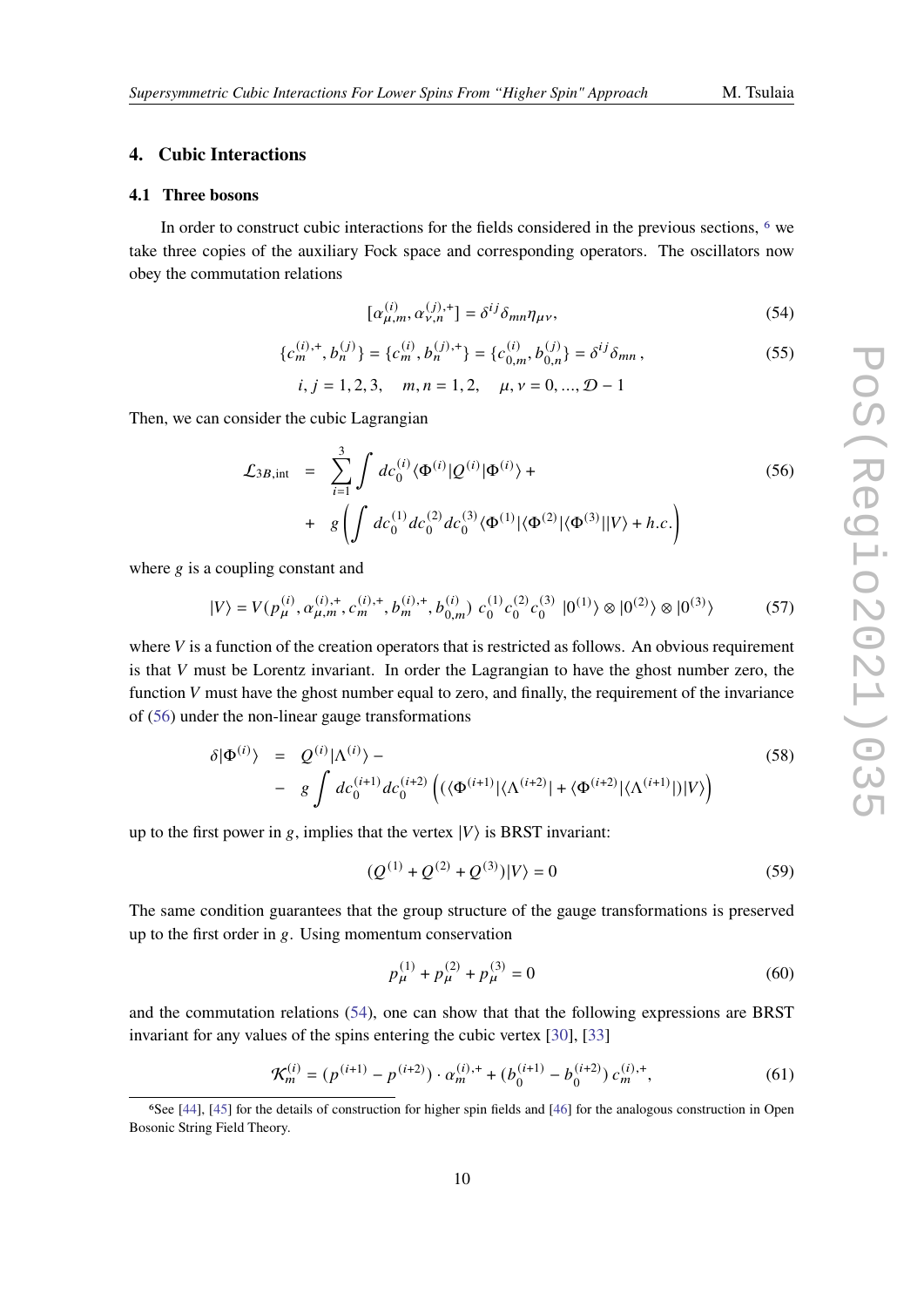$$
O_{mn}^{(i,i)} = \alpha_m^{(i),+} \cdot \alpha_n^{(i),+} + c_m^{(i),+} b_n^{(i),+} + c_n^{(i),+} b_m^{(i),+}, \tag{62}
$$

<span id="page-10-5"></span>
$$
\mathcal{Z}_{mnp} = Q_{mn}^{(1,2)} \mathcal{K}_p^{(3)} + Q_{np}^{(2,3)} \mathcal{K}_m^{(1)} + Q_{pm}^{(3,1)} \mathcal{K}_n^{(2)},
$$
(63)

where

$$
Q_{mn}^{(i,i+1)} = \alpha_m^{(i),+} \cdot \alpha_n^{(i+1),+} + \frac{1}{2} b_m^{(i),+} c_n^{(i+1),+} + \frac{1}{2} b_n^{(i+1),+} c_m^{(i),+}.
$$
 (64)

Before turning to a description of cubic vertices between bosonic and fermionic fields, let us note that one can consider the cubic vertices between three bosonic fields obeying some off-shell constraints. In particular, for the fields considered in Subsection [3.2](#page-6-3) we shall impose off-shell transversality conditions

<span id="page-10-6"></span>
$$
\partial^{\mu} \phi_{\mu,\nu}(x) = \partial^{\nu} \phi_{\mu,\nu}(x) = 0 \tag{65}
$$

These conditions in turn restrict the parameters of gauge transformations

 $\partial^{\mu} \lambda_{\mu}(x) = \partial^{\mu} \rho_{\mu}(x) = 0, \quad \Box \lambda_{\mu}(x) = \Box \rho_{\mu}(x) = 0, \quad \tau(x) = 0.$  (66)

The constraints can be rewritten as

<span id="page-10-1"></span>
$$
l_1^{(i)}|\phi^{(i)}\rangle = l_2^{(i)}|\phi^{(i)}\rangle = 0, \quad l_1^{(i)}|\Lambda^{(i)}\rangle = l_2^{(i)}|\Lambda^{(i)}\rangle = l_0^{(i)}|\Lambda^{(i)}\rangle = 0 \tag{67}
$$

As a result of these constraints, all auxiliary fields and the ghost dependence disappears in  $|\Phi^{(i)}\rangle$ and the Lagrangian [\(56\)](#page-9-2) reduces to

<span id="page-10-4"></span>
$$
\mathcal{L}_{3B,int} = \sum_{i=1,2,3} \langle \phi^{(i)} | l_0^{(i)} | \phi^{(i)} \rangle + g \left( \langle \phi^{(1)} | \langle \phi^{(2)} | \langle \phi^{(3)} | | V \rangle + h.c \right) \tag{68}
$$

The formulation in terms of the constrained fields considerably simplifies the consideration of supersymmetry, as we shall see below.

#### <span id="page-10-7"></span>**4.2 Two fermions and one boson**

For cubic interactions between two fermionic and one bosonic fields the procedure is similar. Again, in order to simplify the consideration one imposes an off-shell transversality constraint on the physical field,

<span id="page-10-2"></span>
$$
\partial^{\mu} \Psi_{\mu}^{a}(x) = 0 \quad \Leftrightarrow \quad l_{1} |\Psi\rangle = 0 \tag{69}
$$

thus putting to zero the auxiliary field  $\chi(x)$  (see subsection [2.3\)](#page-3-9). This constraint, in turn, restricts the parameter of gauge transformations to

<span id="page-10-3"></span>
$$
\gamma^{\mu} \partial_{\mu} \lambda'(x) = 0 \quad \Leftrightarrow \quad g_0|\Lambda\rangle = 0 \tag{70}
$$

The corresponding cubic Lagrangian which describes interactions between two fermionic and one bosonic fields has the form

<span id="page-10-0"></span>
$$
\mathcal{L}_{2F1B,int} = \sum_{i=1}^{2} a \langle \Psi^{(i)} | (g_0^{(i)})^a{}_b | \Psi^{(a)} \rangle^b + \langle \phi^{(3)} | l_0^{(3)} | \phi^{(3)} \rangle +
$$
  
+
$$
g \left( \langle \phi^{(3)} | a \langle \Psi^{(1)} | b \langle \Psi^{(2)} | | \Psi \rangle^{ab} + h.c \right).
$$
 (71)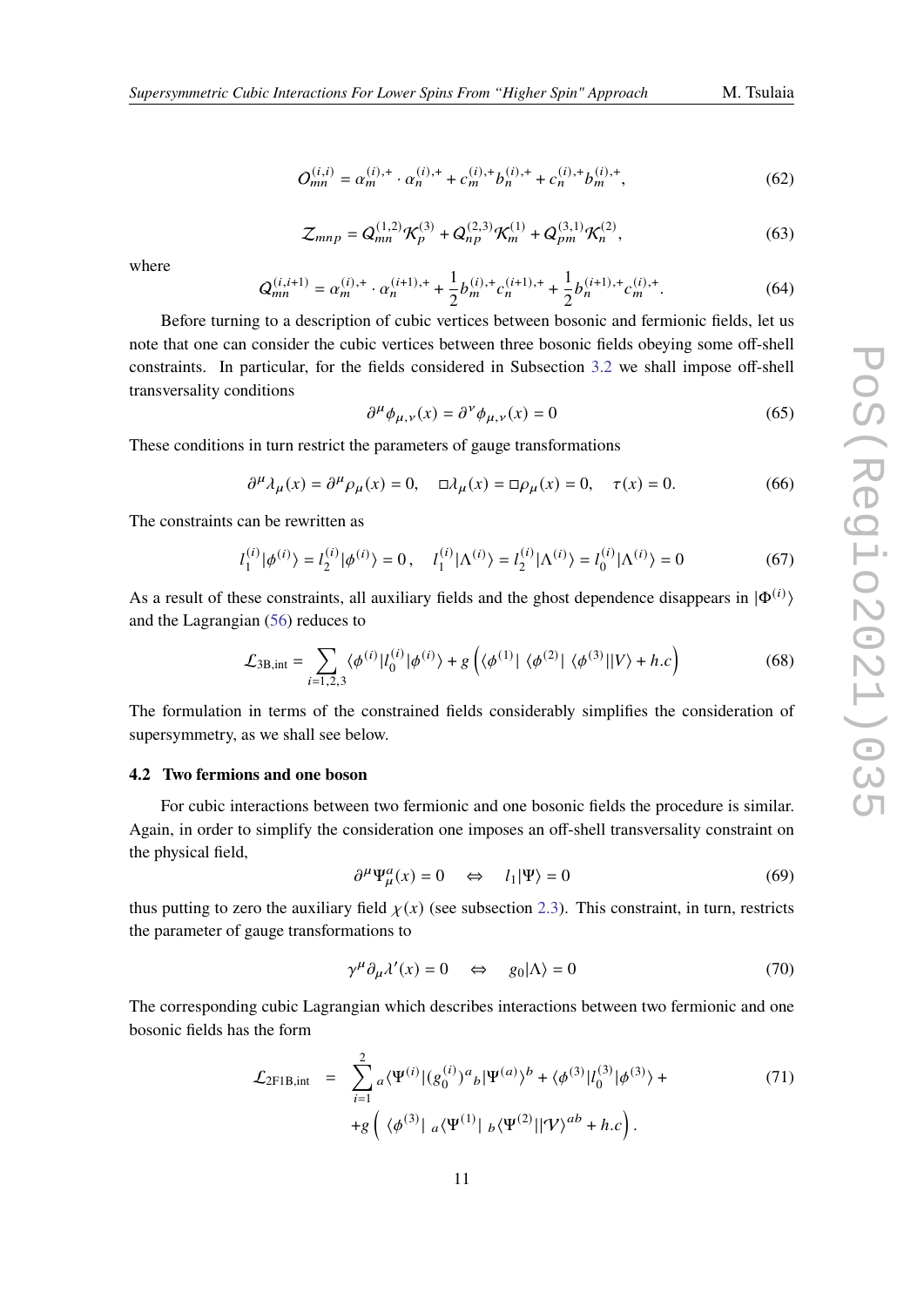The requirement that the Lagrangian [\(71\)](#page-10-0) is invariant under the non-linear gauge transformations

$$
\delta|\phi^{(3)}\rangle = \tilde{Q}_{B}^{(3)}|\Lambda_{B}^{(3)}\rangle + + g(_{a}\langle\Psi^{(1)}|_{b}\langle\Lambda_{F}^{(2)}||\Psi_{3}^{1,2}\rangle^{ab} + {}_{a}\langle\Psi^{(2)}|_{b}\langle\Lambda_{F}^{(1)}||\Psi_{3}^{2,1}\rangle^{ab}),
$$
\n(72)

$$
\delta |\Psi^{(1)}\rangle^{a} = \tilde{Q}_{F}^{(1)} |\Lambda_{F}^{(1)}\rangle^{a} + + g\left(b\langle \Psi^{(2)}| \langle \Lambda_{B}^{(3)}| | \Psi_{1}^{2,3} \rangle^{ab} + \langle \phi^{(3)}| \langle \Lambda_{F}^{(2)}| | \Psi_{1}^{3,2} \rangle^{ab}\right),
$$
\n(73)

<span id="page-11-3"></span>
$$
\delta |\Psi^{(2)}\rangle^{a} = \tilde{Q}_{F}^{(2)} |\Lambda_{F}^{(2)}\rangle^{a} + + g(^{A}\langle \phi^{(3)}| \, \frac{B}{b} \langle \Lambda_{F}^{(1)}| |\Psi_{2}^{3,1}\rangle^{ab} + {}_{b}\langle \Psi^{(1)}| \, \langle \Lambda_{B}^{(3)}| |\Psi_{2}^{1,3}\rangle^{ab}),
$$
\n(74)

as well as the requirement of preservation of the group structure for the gauge transformations up to the first power in the coupling constant g imposes conditions on the vertices  $|\mathcal{V}\rangle^{ab}$  and  $|\mathcal{W}\rangle^{ab}$ [\[6\]](#page-22-5), which are similar to [\(59\)](#page-9-4).

The vertex  $|\Psi\rangle$  is again defined by a Lorentz invariant, ghost number zero function of the creation operators. Given  $|V\rangle$ , gauge invariance of the Lagrangian [\(71\)](#page-10-0) holds provided one can find transformation vertices  $|W\rangle$  such that

<span id="page-11-1"></span>
$$
(g_0^{(1)})^a{}_b |\mathcal{W}_1^{2,3}\rangle^{bc} - (g_0^{(2)})^c{}_b |\mathcal{W}_2^{1,3}\rangle^{ba} + \tilde{\mathcal{Q}}_B^{(3)} |\mathcal{V}\rangle^{ac} = 0 \tag{75}
$$

$$
(g_0^{(1)})^a{}_b |\mathcal{W}_1^{3,2}\rangle^{bc} + l_0^{(3)} |\mathcal{W}_3^{1,2}\rangle^{ac} + \tilde{\mathcal{Q}}_F^{(2)} |\mathcal{V}\rangle^{ac} = 0
$$
 (76)

<span id="page-11-4"></span>
$$
(g_0^{(2)})^a{}_b |\mathcal{W}_2^{3,1}\rangle^{bc} + l_0^{(3)} |\mathcal{W}_3^{2,1}\rangle^{ac} - \tilde{\mathcal{Q}}_F^{(1)} |\mathcal{V}\rangle^{ca} = 0 \tag{77}
$$

The preservation of the group structure leads to another set of equations. For consistency, there must be some functions  $|X_i\rangle$  such that

<span id="page-11-5"></span>
$$
\tilde{Q}_F^{(2)}|\mathcal{W}_1^{2,3}\rangle^{ab} + \tilde{Q}_B^{(3)}|\mathcal{W}_1^{3,2}\rangle^{ab} - \tilde{Q}_F^{(1)}|\mathcal{X}_1\rangle^{ab} = 0
$$
\n(78)

$$
\tilde{Q}_F^{(1)}|\mathcal{W}_2^{1,3}\rangle^{ab} + \tilde{Q}_B^{(3)}|\mathcal{W}_2^{3,1}\rangle^{ab} - \tilde{Q}_F^{(2)}|\mathcal{X}_2\rangle^{ab} = 0
$$
\n(79)

<span id="page-11-2"></span>
$$
\tilde{Q}_F^{(1)}|\mathcal{W}_3^{1,2}\rangle^{ab} - \tilde{Q}_F^{(2)}|\mathcal{W}_3^{2,1}\rangle^{ba} - \tilde{Q}_B^{(3)}|\mathcal{X}_3\rangle^{ab} = 0
$$
\n(80)

Note that the equations [\(75\)](#page-11-1)-[\(80\)](#page-11-2) should hold only when acting on fields and transformations satisfying the constraints of equations [\(67\)](#page-10-1), [\(69\)](#page-10-2), and [\(70\)](#page-10-3). The generalization to the unconstrained case was written in [\[6\]](#page-22-5).

#### <span id="page-11-0"></span>**5.**  $N = 1$  **Super Yang-Mills**

Let us turn to particular examples.

For the case of Super Yang-Mills one introduces colour indices in the equations [\(56\)](#page-9-2)–[\(58\)](#page-9-5) and in [\(71\)](#page-10-0)–[\(74\)](#page-11-3) and takes the fields in the bosonic and the fermionic sectors as

$$
|\Phi^{(i)}\rangle^A = (\phi^A_\mu(x)\alpha_2^{\mu(i),+} - iE^A(x)c_0^{(i),+}b_2^{(i),+})|0^{(i)}\rangle,\tag{81}
$$

$$
|\Psi^{(i)}\rangle^{a,A} = \Psi^{a,A}(x)|0^{(i)}\rangle
$$
\n(82)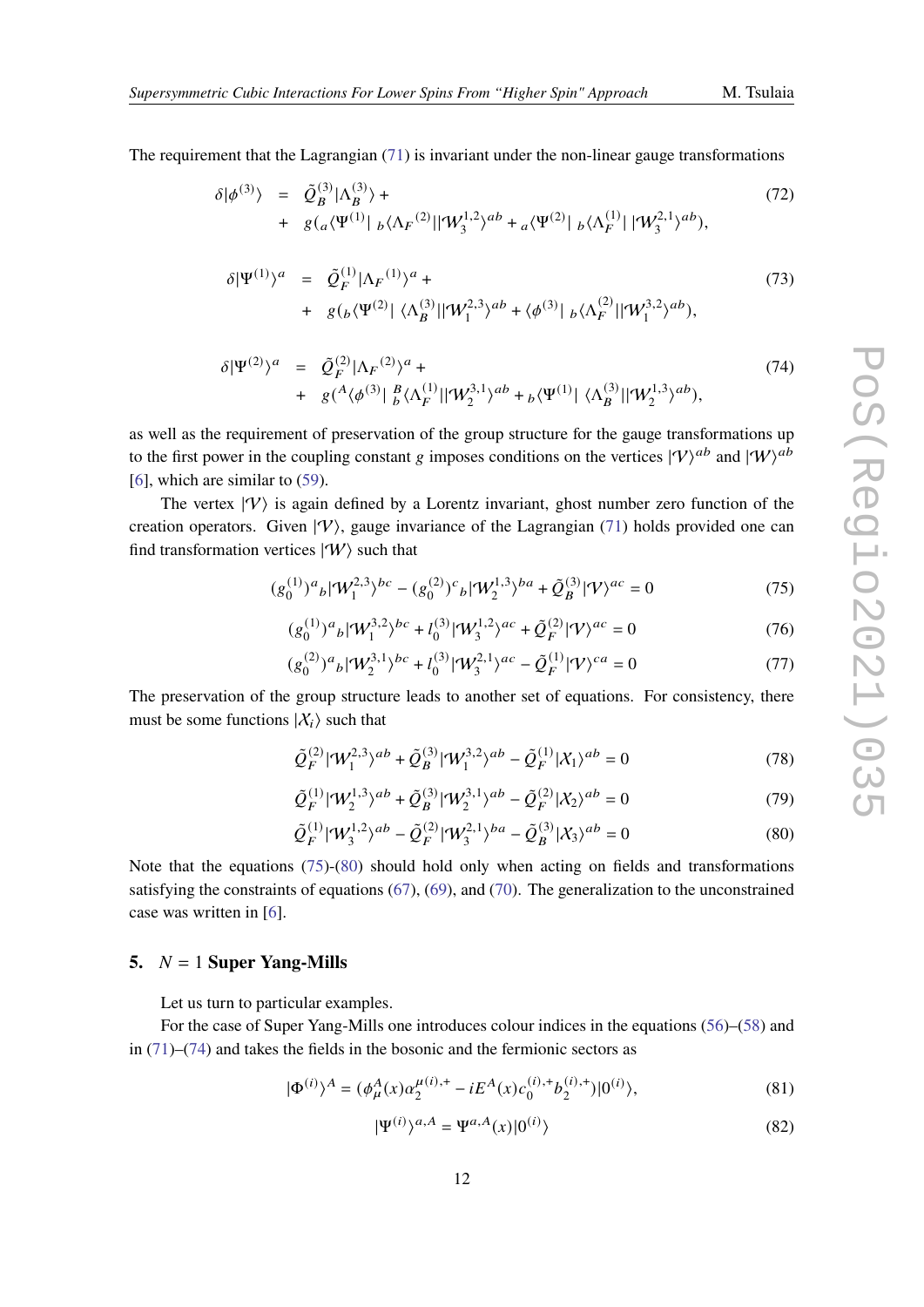the only non-zero parameter of gauge transformations being

$$
|\Lambda^{(i)}\rangle^A = ib_2^{(i),+} \lambda^A(x) |0^{(i)}\rangle \tag{83}
$$

The full interacting cubic Lagrangian is a sum of  $(68)$  and of<sup>[7](#page-12-0)</sup>

$$
\mathcal{L}_{int} = \sum_{i=1}^{3} {^{A}\langle\Psi^{(i)}|g_{0}^{(i)}|\Psi^{(i)}\rangle_{A} + g\left({^{A}\langle\Psi^{(1)}|^{B}\langle\Psi^{(2)}|^{C}\langle\Phi^{(3)}||\mathcal{V}\rangle_{ABC} + \text{ cyclic}}\right)}
$$
(84)

The cubic interaction vertex between three bosons is given by the expression [\(63\)](#page-10-5) with added colour indices

$$
|V\rangle_{ABC} = -\frac{i}{12} f_{ABC} \mathcal{Z}_{222} \times c_0^{(1)} c_0^{(2)} c_0^{(3)} |0^{(1)}\rangle \otimes |0^{(2)}\rangle \otimes |0^{(3)}\rangle
$$
 (85)

The cubic interaction vertex between two fermions with spins one-half and one boson with spin one is

<span id="page-12-1"></span>
$$
|\mathcal{V}\rangle_{ABC}^{ab} = \frac{i}{3} f_{ABC} (\alpha_2^{(3),+} \cdot \gamma)^{ab} |0^{(1)}\rangle \otimes |0^{(2)}\rangle \otimes |0^{(3)}\rangle + \text{ cyclic}
$$
 (86)

The only non-trivial  $|\Psi\rangle$  vertices in the solution of equations [\(75\)](#page-11-1)–[\(77\)](#page-11-4) are given by

<span id="page-12-2"></span>
$$
|\mathcal{W}_1^{2,3}\rangle_{ABC}^{ab} = |\mathcal{W}_2^{1,3}\rangle_{ABC}^{ab} = f_{ABC} C^{ab} c_2^+ |0^{(1)}\rangle \otimes |0^{(2)}\rangle \otimes |0^{(3)}\rangle
$$
 (87)

The vertex [\(86\)](#page-12-1) enters the Lagrangian and determines the interaction between the vector field and two fermions, whereas the vertices [\(87\)](#page-12-2) express the nonlinear part of the gauge transformations.

After eliminating the auxiliary field  $E^{A}(x)$  via its own equations of motion one obtains an action for  $N = 1$  Super Yang-Mills up to the cubic order. Alternatively, one could have imposed an off-shell transversality constraint on the physical field  $\phi_u^A(x)$  similarly to how it was done for the supergravity multiplets (see the discussion around the equations  $(65) - (68)$  $(65) - (68)$  $(65) - (68)$ ). This would have put an auxiliary field  $E^{A}(x)$  equal to zero and restricted the parameter of gauge transformations as  $\Box \lambda(x) = 0.$ 

A higher spin generalization is given in [\[6\]](#page-22-5), by multiplying the vertex [\(86\)](#page-12-1) with an arbitrary function of the BRST invariant expressions [\(61\)](#page-9-6)–[\(63\)](#page-10-5) and then finding corresponding  $|\Psi\rangle$  and  $|\chi\rangle$ vertices. These solutions are covariant versions of the vertices found in the light-cone formalism [\[27\]](#page-24-6).

Because of the cubic interactions, the supersymmetry transformations for the fermion in [\(53\)](#page-8-3) will be deformed with a nonlinear term

$$
\delta'|\Psi^{(i)}\rangle_{A}^{a} = g f_{ABC} \times \times B\langle\phi^{(i+1)}|_{C} \langle\phi^{(i+2)}|(\gamma^{\mu\nu})^{a}{}_{b}\alpha^{(i+1),+}_{2,\mu}\alpha^{(i+2),+}_{2,\nu} \epsilon^{b} |0^{(i+1)}\rangle \otimes |0^{(i+2)}\rangle \otimes |0^{(i)}\rangle
$$
\n(88)

being the standard supersymmetry transformations for the  $N = 1$  Yang-Mills supermultiplet. Let us notice, however, that if one imposes the off-shell transversality condition on the vector field, the supersymmetry transformations put the fields completely on shell. In this way one considers onshell cubic vertices, which transform into each other under linear supersymmetry transformations [\(53\)](#page-8-3).

<span id="page-12-0"></span><sup>7</sup>Note that in Section [4.2](#page-10-7) we placed the boson in the third Fock space, whereas now we have three copies of the boson's Fock space in addition to three copies of the fermion's. To write the interaction in a symmetric way, we introduce a cyclic sum over the Fock space indices.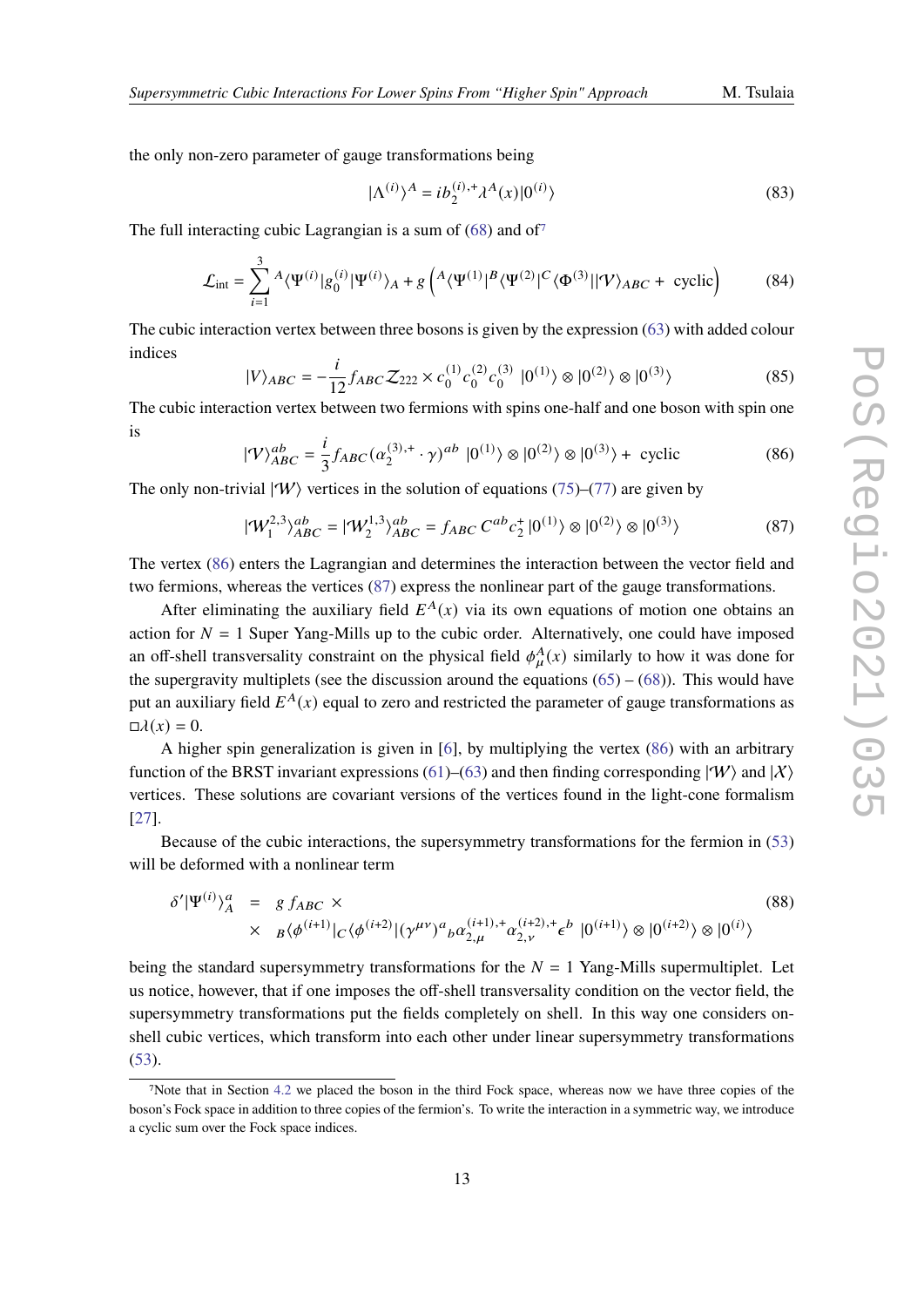## <span id="page-13-0"></span>**6.**  $N = 1$  **Supergravities**

In the following we show how we can write the cubic interaction vertices of  $N = 1$  supergravity in  $D = 4$ , 6 and 10 dimensions. These can be compared with the full Lagrangians of the theories which we include in Appendix [B.](#page-20-0)

The cubic vertices for  $N = 1$  supergravities, which describe a nonlinear deformations of the Lagrangian [\(44\)](#page-7-2) can be divided into two types. The first type is universal in the same sense as is the Lagrangian [\(44\)](#page-7-2), i.e., the vertices have the same form in  $\mathcal{D} = 4, 6$  and 10. The second type of the vertices are specific to particular dimensions.

In this section we consider the cubic interaction vertices of supergravities whose free versions were written in Section [3.2.](#page-6-3) Namely, these are supergravity in  $D = 4$  coupled to a chiral multiplet, supergravity in  $\mathcal{D} = 6$  coupled to a (1,0) tensor multiplet, and pure supergravity in  $\mathcal{D} = 10$ .

In Subsection [6.1](#page-13-1) we write the "universal" vertices, which are present in  $D = 4$ , 6, and 10. In Subsections [6.2](#page-14-0) and [6.3](#page-15-0) we write specific boson-fermion-fermion vertices for  $\mathcal{D} = 10$  and 6, respectively.

#### <span id="page-13-1"></span>**6.1 Universal vertices**

Let us start with the first type of cubic vertices. We impose off-shell transversality constraints on the physical fields  $\phi_{\mu,\nu}(x)$  and  $\Psi^a_{\mu}(x)$ . Therefore, we have

$$
|\phi^{(i)}\rangle = \phi_{\mu,\nu}(x) \, \alpha_1^{\mu(i),+} \alpha_2^{\nu(i),+} |0^{(i)}\rangle, \qquad |\Psi^{(i)}\rangle^a = \Psi_\mu^a(x) \, \alpha_1^{\mu(i),+} |0^{(i)}\rangle \tag{89}
$$

We take the cubic vertices for three bosons

<span id="page-13-2"></span>
$$
-2 g \langle \phi^{(1)} | \langle \phi^{(2)} | \langle \phi^{(3)} | Z_{111} Z_{222} | 0^{(1)} \rangle \otimes | 0^{(2)} \rangle \otimes | 0^{(3)} \rangle \tag{90}
$$

where the expressions for  $\mathcal{Z}_{mnp}$  are given in [\(63\)](#page-10-5). For two fermions and one boson we take the vertex

<span id="page-13-3"></span>
$$
g \langle \phi^{(3)} | a \langle \Psi^{(1)} | b \langle \Psi^{(2)} | \mathcal{Z}_{111}(\gamma \cdot \alpha_2^{(3),+})^{ab} | 0^{(1)} \rangle \otimes | 0^{(2)} \rangle \otimes | 0^{(3)} \rangle + \text{ cyclic.}
$$
 (91)

which solves the equations  $(75)$ – $(77)$  and  $(78)$ – $(80)$  with

$$
\begin{array}{rcl}\n(\mathcal{W}_{3}^{1,2})^{ab} & = & c_{1}^{(2),+}(\gamma \cdot \alpha_{2}^{+})^{ab}(\alpha_{1}^{(3),+} \cdot \alpha_{1}^{(1),+}) \\
(\mathcal{W}_{3}^{2,1})^{ab} & = & c_{1}^{(1),+}(\gamma \cdot \alpha_{2}^{+})^{ab}(\alpha_{1}^{(2),+} \cdot \alpha_{1}^{(3),+}) \\
(\mathcal{W}_{1}^{3,2})^{ab} & = & -c_{1}^{(2),+}(\rho^{(1)} \cdot \gamma)^{a}c(\gamma \cdot \alpha_{2}^{+})^{cb}(\alpha_{1}^{(3),+} \cdot \alpha_{1}^{(1),+}) \\
(\mathcal{W}_{2}^{3,1})^{ab} & = & -c_{1}^{(1),+}(\rho^{(2)} \cdot \gamma)^{a}c(\gamma \cdot \alpha_{2}^{+})^{cb}(\alpha_{1}^{(2),+} \cdot \alpha_{1}^{(3),+}) \\
(\mathcal{W}_{1}^{2,3})^{ab} & = & -c_{2}^{+}C^{ab} \mathcal{Z}_{111} + c_{1}^{(3),+}(\rho^{(1)} \cdot \gamma)^{a}c(\gamma \cdot \alpha_{2}^{+})^{cb}(\alpha_{1}^{(1),+} \cdot \alpha_{1}^{(2),+}) \\
(\mathcal{W}_{2}^{1,3})^{ab} & = & c_{2}^{+}C^{ab} \mathcal{Z}_{111} + c_{1}^{(3),+}(\rho^{(2)} \cdot \gamma)^{a}c(\gamma \cdot \alpha_{2}^{+})^{cb}(\alpha_{1}^{(1),+} \cdot \alpha_{1}^{(2),+})\n\end{array} \tag{92}
$$

and

$$
\mathcal{X}_1^{ab} = c_1^{(2),+} c_2^{+} b_1^{(1),+} C^{ab} (p^{(1)} \cdot \alpha_1^{(3),+}) - c_1^{(2),+} c_1^{(3),+} b_1^{(1),+} (p^{(1)} \cdot \gamma)^a{}_c (\gamma \cdot \alpha_2^+)^{cb} \n\mathcal{X}_2^{ab} = -c_2^+ c_1^{(1),+} b_1^{(2),+} C^{ab} (p^{(2)} \cdot \alpha_1^{(3),+}) + c_1^{(3),+} c_1^{(1),+} b_1^{(2),+} (p^{(2)} \cdot \gamma)^a{}_c (\gamma \cdot \alpha_2^+)^{cb} \n\mathcal{X}_3^{ab} = -c_1^{(1),+} c_1^{(2),+} b_1^{(3),+} (\gamma \cdot \alpha_2^+)^{ab}
$$
\n(93)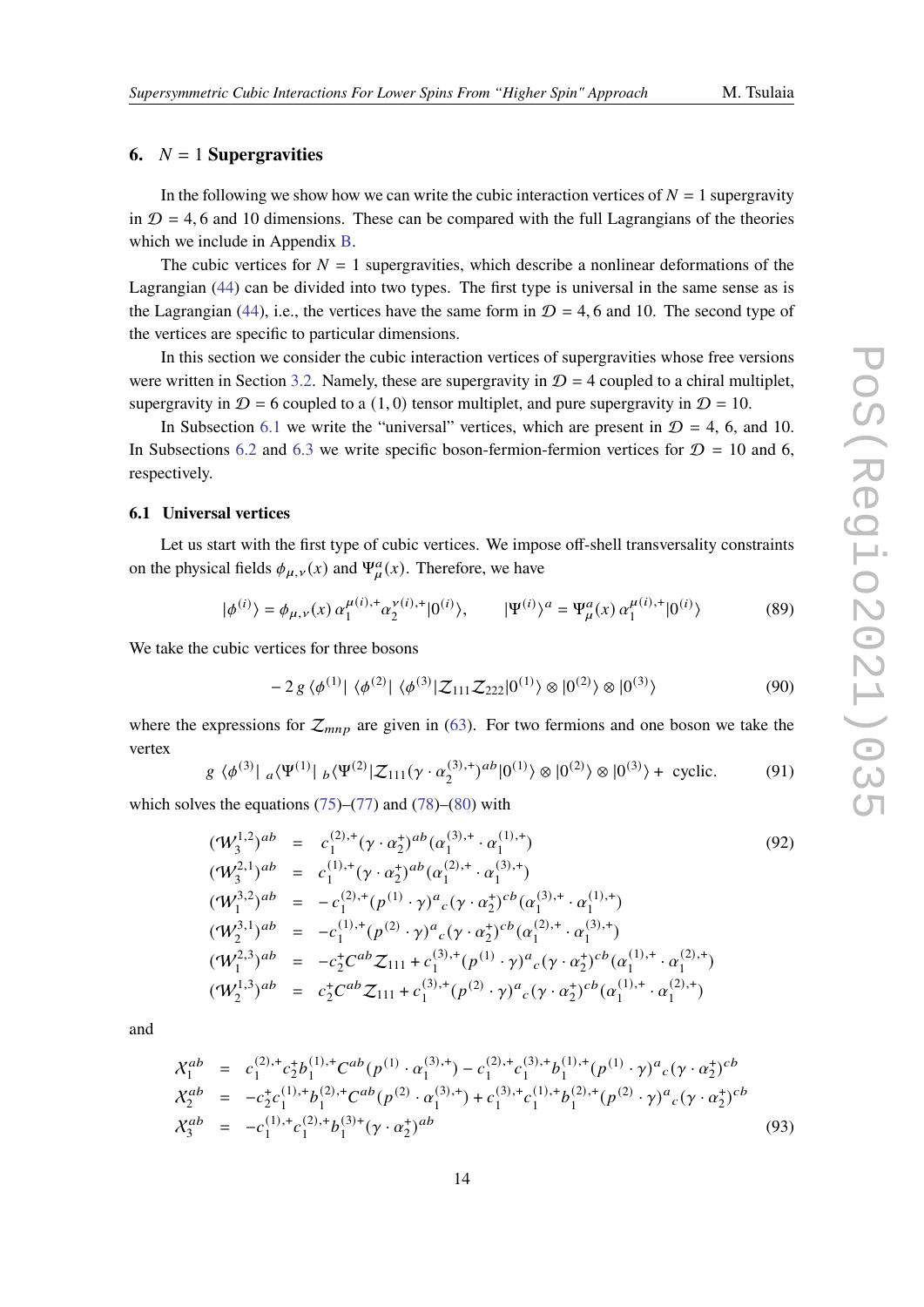The total Lagrangian, which is the sum of [\(68\)](#page-10-4) and of

$$
\mathcal{L}_{\text{int}} = \sum_{i=1}^{3} \langle \Psi^{(i)} | g_0^{(i)} | \Psi^{(i)} \rangle + g \left( \langle \Psi^{(1)} | \langle \Psi^{(2)} | \langle \Phi^{(3)} | | \mathcal{V} \rangle + \text{ cyclic} \right) \right) \tag{94}
$$

has the form

$$
\mathcal{L} = -\phi^{\mu,\nu} \Box \phi_{\mu,\nu} + 48g (\partial_{\rho} \partial_{\tau} \phi_{\mu,\nu}) \phi^{\mu,\nu} \phi^{\rho,\tau} - 96g (\partial_{\rho} \partial_{\tau} \phi_{\mu,\nu}) \phi^{\mu,\tau} \phi^{\rho,\nu}
$$
(95)  

$$
- \frac{1}{2} \bar{\Psi}^{\mu} \gamma^{\nu} \partial_{\nu} \Psi_{\mu} + 12ig \phi^{\mu,\nu} \bar{\Psi}^{\alpha} \gamma_{\nu} \partial_{\alpha} \Psi_{\mu} - 6ig \phi^{\mu,\nu} \bar{\Psi}^{\alpha} \gamma_{\nu} \partial_{\mu} \Psi_{\alpha}
$$

Let us note that the overall coefficients in the cubic vertices [\(90\)](#page-13-2) and [\(91\)](#page-13-3) are not fixed by the requirement of the gauge invariance and this particular choice is dictated by the supersymmetry transformations. However, due to the off-shell transversality conditions the supersymmetry transformations

$$
\phi_{\nu,\mu}(x) = i \,\overline{\Psi}_{\mu}(x)\gamma_{\nu}\,\epsilon, \quad \delta\Psi_{\mu}(x) = -\gamma^{\nu}\gamma^{\rho}\epsilon \,\partial_{\nu}\phi_{\rho,\mu}(x) \tag{96}
$$

put the fields completely on shell.

Similarly to the case of cubic vertices in Super Yang-Mills, the supergravity vertices of the first type [\(91\)](#page-13-3) can be generalized to higher spins [\[6\]](#page-22-5) by multiplying them by an arbitrary function of the BRST invariant expressions [\(61\)](#page-9-6)–[\(63\)](#page-10-5) and finding corresponding  $|W\rangle$  and  $|X\rangle$  vertices.

#### <span id="page-14-0"></span>**6.2 Vertices of**  $D = 10$  **supergravity**

In order to consider the cubic vertices of the second type it is easier to decompose the fermionic fields into irreducible representations of Poincaré group according to [\(48\)](#page-7-3). Then in ten dimensions we have the vertex

$$
\langle \phi^{(3)} | \, a \langle \psi^{(1)} | \, b \langle \psi^{(2)} | | \mathcal{V}_{\mathcal{J}} \rangle^{ab}, \tag{97}
$$

where

$$
\mathcal{V}_{\mathcal{J}}^{ab} = (\gamma_{\mu\tau\sigma\lambda\nu})^{ab} \alpha_{1}^{\mu(1),+} \alpha_{1}^{\nu(2),+} p^{\tau,(3)} \alpha_{1}^{\sigma(3),+} \alpha_{2}^{\lambda(3),+} +
$$
\n
$$
+ (\alpha_{1}^{(3),+} \cdot \gamma)^{ab} [ (p^{(3)} \cdot \alpha_{1}^{(1),+}) (\alpha_{1}^{(2),+} \cdot \alpha_{2}^{(3),+}) - (p^{(3)} \cdot \alpha_{1}^{(2),+}) (\alpha_{1}^{(1),+} \cdot \alpha_{2}^{(3),+}) ] -
$$
\n
$$
- (\alpha_{2}^{(3),+} \cdot \gamma)^{ab} [ (p^{(3)} \cdot \alpha_{1}^{(1),+}) (\alpha_{1}^{(2),+} \cdot \alpha_{1}^{(3),+}) - (p^{(3)} \cdot \alpha_{1}^{(2),+}) (\alpha_{1}^{(1),+} \cdot \alpha_{1}^{(3),+}) ] +
$$
\n
$$
+ (p^{(3)} \cdot \gamma)^{ab} [ (\alpha_{1}^{(1),+} \cdot \alpha_{2}^{(3),+}) (\alpha_{1}^{(2),+} \cdot \alpha_{1}^{(3),+}) - (\alpha_{1}^{(2),+} \cdot \alpha_{2}^{(3),+}) (\alpha_{1}^{(1),+} \cdot \alpha_{1}^{(3),+}) ]
$$
\n(98)

This vertex corresponds to the coupling of the field  $B_{\mu\nu}(x)$  with two gravitini. The corresponding W vertices have the form

$$
\begin{array}{rcl}\n(\mathcal{W}_{3}^{2,1})^{ab} & = & \frac{1}{2}c_{1}^{(1),+}\alpha_{1}^{\nu(2),+}\alpha_{1}^{\sigma(3),+}\alpha_{2}^{\lambda(3),+}(\gamma_{\sigma\lambda}\gamma_{\nu})^{ab} \\
(\mathcal{W}_{3}^{1,2})^{ab} & = & \frac{1}{2}c_{1}^{(2),+}\alpha_{1}^{\nu(1),+}\alpha_{1}^{\sigma(3),+}\alpha_{2}^{\lambda(3),+}(\gamma_{\sigma\lambda}\gamma_{\nu})^{ab} \\
(\mathcal{W}_{2}^{3,1})^{ab} & = & -c_{1}^{(1),+}[\frac{1}{2}(p^{(2)}\cdot\gamma)^{a}{}_{c}\alpha_{1}^{\nu(2),+}\alpha_{1}^{\sigma(3),+}\alpha_{2}^{\lambda(3),+}(\gamma_{\sigma\lambda}\gamma_{\nu})^{cb} + \\
& & +p^{(1),\mu}\alpha_{1}^{\nu(2),+}\alpha_{1}^{\sigma(3),+}\alpha_{2}^{\lambda(3),+}(\eta_{\mu\nu}\gamma_{\lambda}\gamma_{\nu}-\eta_{\mu\lambda}\gamma_{\sigma}\gamma_{\nu}+\eta_{\mu\nu}\gamma_{\sigma\lambda})^{ab}]\n(\mathcal{W}_{1}^{3,2})^{ab} & = & c_{1}^{(2),+}[\frac{1}{2}(p^{(2)}\cdot\gamma)^{b}{}_{c}\alpha_{1}^{\nu(1),+}\alpha_{1}^{\sigma(3),+}\alpha_{2}^{\lambda(3),+}(\gamma_{\sigma\lambda}\gamma_{\nu})^{ca} + \\
& & +p^{(2),\mu}\alpha_{1}^{\nu(1),+}\alpha_{1}^{\sigma(3),+}\alpha_{2}^{\lambda(3),+}(\eta_{\mu\nu}\gamma_{\lambda}\gamma_{\nu}-\eta_{\mu\lambda}\gamma_{\sigma}\gamma_{\nu}+\eta_{\mu\nu}\gamma_{\sigma\lambda})^{ba}]\n\end{array}
$$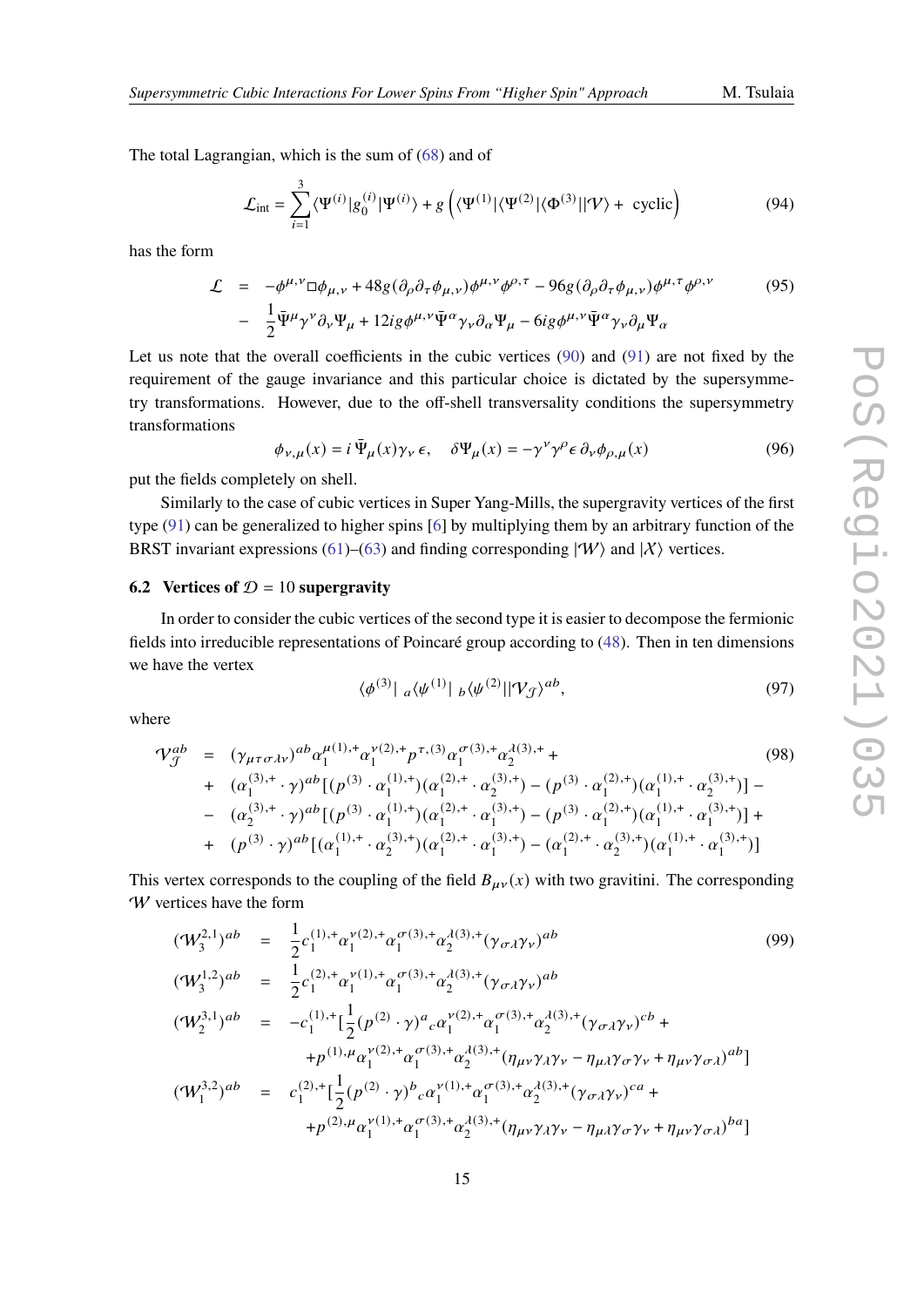The solution for the group structure equations includes

$$
\mathcal{X}_1^{ab} = -b_1^{(1),+} [c_1^{(3),+} c_1^{(2),+} (\gamma \cdot \alpha_2^{(3),+})^a{}_c (\gamma \cdot p^{(1)})^{cb} - c_2^{(3),+} c_1^{(2),+} (\gamma \cdot \alpha_1^{(3),+})^a{}_c (\gamma \cdot p^{(1)})^{cb}]
$$
\n
$$
\mathcal{X}_2^{ab} = b_1^{(2),+} [c_1^{(3),+} c_1^{(1),+} (\gamma \cdot \alpha_2^{(3),+})^a{}_c (\gamma \cdot p^{(2)})^{cb} - c_2^{(3),+} c_1^{(1),+} (\gamma \cdot \alpha_1^{(3),+})^a{}_c (\gamma \cdot p^{(2)})^{cb}]
$$
\n
$$
\mathcal{X}_3^{ab} = b_1^{(3),+} c_1^{(3),+} c_1^{(1),+} (\gamma \cdot \alpha_2^{(3),+})^{ab} - b_2^{(3),+} c_2^{(3),+} c_1^{(1),+} (\gamma \cdot \alpha_1^{(3),+})^{ab}
$$
\n
$$
(100)
$$

The remaining cubic vertices in  $\mathcal{D} = 10$  are those which correspond to the coupling of the  $B_{\mu\nu}(x)$  to one gravitino and one dilatino,

$$
\langle \phi^{(3)} | \; a \langle \psi^{(1)} | \; {^b \langle \Xi^{(2)} | | \Psi_L \rangle_b^a}, \tag{101}
$$

There are two such couplings. The first is

<span id="page-15-1"></span>
$$
(\mathcal{V}_{\mathcal{L}_1})^a{}_b = (\gamma_{\mu\nu\tau})^{ac} p^{\mu,(3)} \alpha_1^{\nu(3),+} \alpha_2^{\tau(3),+} (\alpha_1^{(1),+} \cdot \gamma)_{cb} \tag{102}
$$

The non-trivial  $W$  vertices are

$$
(\mathcal{W}_3^{2,1})^{ab} = -c_1^{(1),+}(\gamma_{\nu\tau})^{ab} \alpha_1^{\nu(3),+} \alpha_2^{\tau(3),+}
$$
 (103)

$$
(\mathcal{W}_2^{3,1})^{ab} = c_1^{(1),+} [(\gamma_{\nu\tau})^a{}_c \alpha_1^{\nu(3),+} \alpha_2^{\tau(3),+} (p_2 \cdot \gamma)^{cb}]
$$

The second vertex of this type is

<span id="page-15-2"></span>
$$
(\mathcal{V}_{L_2})^a{}_b = \delta^a{}_b (\alpha_1^{(3),+} \cdot \alpha_2^{(3),+}) (\alpha_1^{(1),+} \cdot p^{(3)}) \tag{104}
$$

for which

$$
(\mathcal{W}_3^{2,1})^{ab} = -\frac{1}{2}c_1^{(1),+}C^{ab}\alpha_1^{(3),+} \cdot \alpha_2^{(3),+}
$$
  

$$
(\mathcal{W}_2^{3,1})^{ab} = \frac{1}{2}c_1^{(1),+}(p_2 \cdot \gamma)^{ab}\alpha_1^{(3),+} \cdot \alpha_2^{(3),+}
$$
 (105)

For the last two vertices the solutions for the group structure equations are with  $|X_i\rangle = 0$ .

#### <span id="page-15-0"></span>**6.3** Vertices of  $D = 6$  supergravity

Most of the vertices of  $D = 6$  supergravity have already been described above. They include the universal vertices of Subsection [6.1,](#page-13-1) as well as the vertices [\(102\)](#page-15-1) and [\(104\)](#page-15-2), which are both present in  $\mathcal{D} = 6$ .

The vertex that has a different form is the coupling of the  $B$ -field to two gravitini, which is now given by

$$
\mathcal{V}^{ab} = (\gamma_\tau \gamma_{\mu\nu\rho} \gamma_\lambda)^{ab} \alpha_1^{\lambda(1),+} \alpha_1^{\tau(2),+} p^{\mu(3)} \alpha_1^{\mu(3),+} \alpha_2^{\nu(3),+}
$$
(106)

The corresponding  $W$  vertices have the form

$$
\begin{array}{rcl}\n(\mathcal{W}_{3}^{2,1})^{ab} & = & c_{1}^{(1),+}\alpha_{2}^{\mu(2),+}\alpha_{1}^{\nu(3),+}\alpha_{1}^{\rho(3),+}(\gamma_{\nu\rho}\gamma_{\mu})^{ab} \\
(\mathcal{W}_{3}^{1,2})^{ab} & = & c_{1}^{(2),+}\alpha_{1}^{\mu(2),+}\alpha_{1}^{\nu(3),+}\alpha_{1}^{\rho(3),+}(\gamma_{\nu\rho}\gamma_{\mu})^{ab} \\
(\mathcal{W}_{2}^{3,1})^{ab} & = & -c_{1}^{(1),+}\left[\alpha_{1}^{\nu(3),+}\alpha_{2}^{\rho(3),+}(\gamma_{\nu\rho})^{a}{}_{c}p^{\mu(2)}\alpha_{1}^{\sigma(2),+}(\gamma_{\mu}\gamma_{\sigma})^{cb} + & & \right. \\
& & \left. +2(p^{(1)}\cdot\alpha_{1}^{(2),+})\alpha_{1}^{\nu(3),+}\alpha_{2}^{\rho(3),+}(\gamma_{\nu\rho})^{ab}\right] \\
(\mathcal{W}_{1}^{3,2})^{ab} & = & c_{1}^{(2),+}\left[\alpha_{1}^{\nu(3),+}\alpha_{2}^{\rho(3),+}(\gamma_{\nu\rho})^{a}{}_{c}p^{\mu(1)}\alpha_{1}^{\sigma(1),+}(\gamma_{\mu}\gamma_{\sigma})^{cb} + & & \right. \\
& \left. +2(p^{(2)}\cdot\alpha_{1}^{(1),+})\alpha_{1}^{\nu(3),+}\alpha_{2}^{\rho(3),+}(\gamma_{\nu\rho})^{ab}\right]\n\end{array} \tag{107}
$$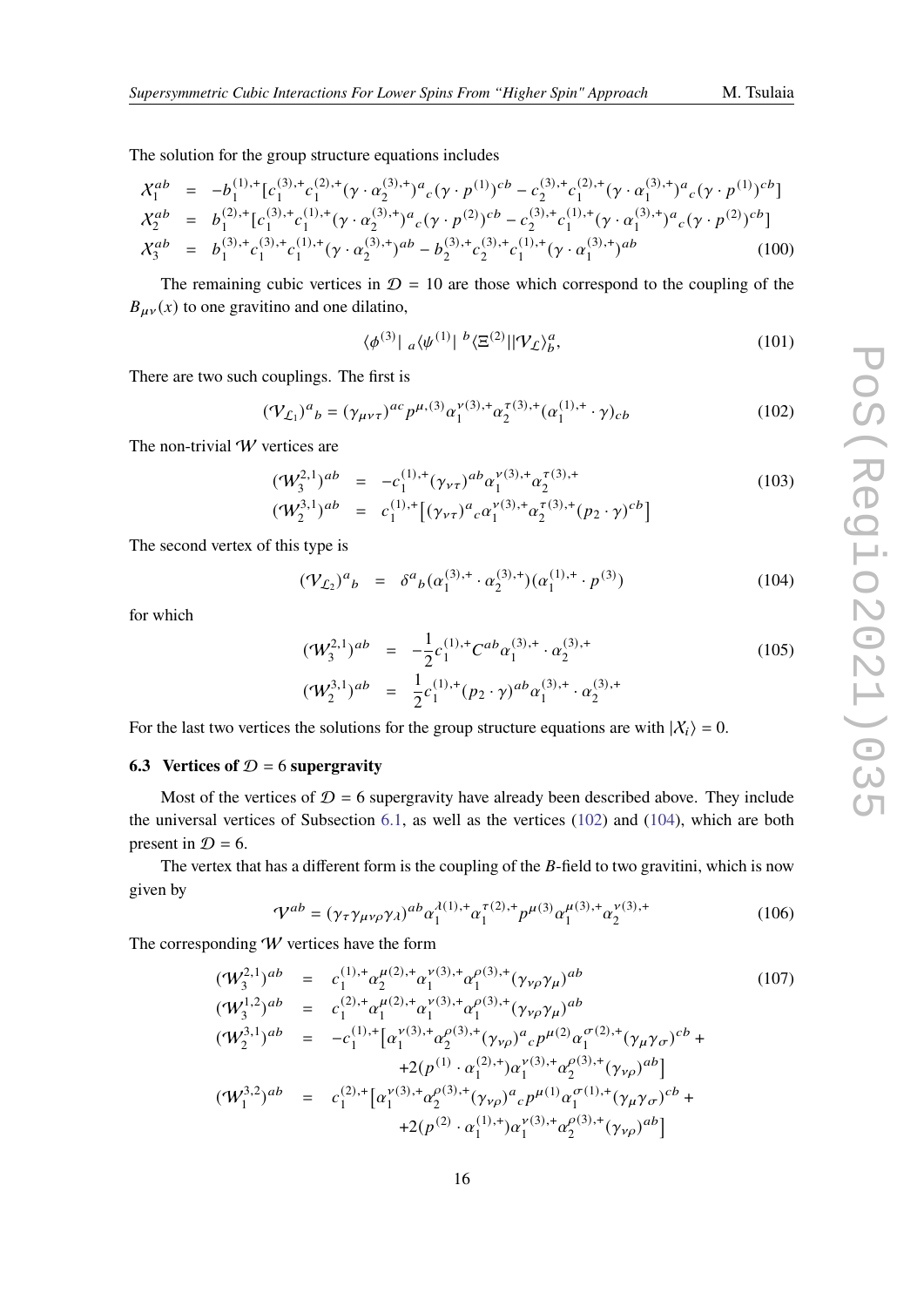with

$$
\mathcal{X}_{1}^{ab} = -b_{1}^{(1),+} [c_{1}^{(3),+} c_{1}^{(2),+} (\gamma \cdot \alpha_{2}^{(3),+}) a_{c} (\gamma \cdot p^{(1)})^{cb} - c_{2}^{(3),+} c_{1}^{(2),+} (\gamma \cdot \alpha_{1}^{(3),+}) a_{c} (\gamma \cdot p^{(1)})^{cb}]
$$
\n
$$
\mathcal{X}_{2}^{ab} = b_{1}^{(2),+} [c_{1}^{(3),+} c_{1}^{(1),+} (\gamma \cdot \alpha_{2}^{(3),+}) a_{c} (\gamma \cdot p^{(2)})^{cb} - c_{2}^{(3),+} c_{1}^{(1),+} (\gamma \cdot \alpha_{1}^{(3),+}) a_{c} (\gamma \cdot p^{(2)})^{cb}]
$$
\n
$$
\mathcal{X}_{3}^{ab} = 2b_{1}^{(3),+} c_{1}^{(1),+} c_{1}^{(2),+} (\gamma \cdot \alpha_{2}^{(3),+})^{ab} - 2b_{2}^{(3),+} c_{1}^{(1),+} c_{1}^{(2),+} (\gamma \cdot \alpha_{1}^{(3),+})^{ab}
$$
\n
$$
(108)
$$

solving the group structure equations.

There is also the coupling of  $B_{\mu\nu}$  to two dilatini,

$$
\langle \phi^{(3)} | \, \, a \langle \Xi^{(1)} | \, \, b \langle \Xi^{(2)} | | \, \mathcal{V}_X \rangle_{ab}, \tag{109}
$$

which is of the form

$$
(\mathcal{V}_{\chi})_{ab} = (\gamma_{\mu\nu\rho})_{ab} p^{\mu(3)} \alpha_1^{\nu(3),+} \alpha_2^{\rho(3),+}
$$
 (110)

In this case all the *W* vertices are trivial.

#### <span id="page-16-0"></span>**7. Light Cone Formalism**

In this Section we describe how to construct cubic vertices of  $D = 4 N = 1$  super Yang-Mills and Supergravity in the light cone approach following [\[47\]](#page-25-0) (see also [\[53\]](#page-26-0)–[\[54\]](#page-26-1) for a brief review of the light cone approach).

#### **7.1 Set Up**

To construct cubic interaction vertices in the light cone approach let us consider a field theoretic realization of the  $D = 4 N = 1$  super Poincaré algebra

<span id="page-16-1"></span>
$$
[Q^a, Q^b] = \frac{1}{2} (\gamma^\mu)^{ab} P_\mu , \qquad (111)
$$

$$
[Q^a, J^{\mu\nu}] = \frac{1}{2} (\gamma^{\mu\nu})^a{}_b Q^b , \qquad (112)
$$

$$
[J^{\mu\nu}, P^{\rho}] = P^{\mu}\eta^{\nu\rho} - P^{\nu}\eta^{\mu\rho}, \qquad (113)
$$

$$
[J^{\mu\nu}, J^{\rho\sigma}] = J^{\mu\sigma}\eta^{\nu\rho} - J^{\nu\sigma}\eta^{\mu\rho} - J^{\mu\rho}\eta^{\nu\sigma} + J^{\nu\rho}\eta^{\mu\sigma}.
$$
 (114)

Here  $J^{\mu\nu}$  are generators of Lorentz transformations,  $P^{\mu}$  are generators of translations, and  $Q^{\alpha}$ are generators of Supersymmetry transformations. These generators are split into kinematical and dynamical generators. Kinematical generators preserve the Cauchy surface (the light cone) and are quadratic in fields both on free and interacting levels. The other generators are dynamical and they receive higher order corrections in fields. These corrections are determined from the requirement that the Poincaré algebra is preserved at the interacting level.

We choose the four dimensional coordinates as

$$
x^{\pm} = \frac{1}{\sqrt{2}}(x^3 \pm x^0), \quad z = \frac{1}{\sqrt{2}}(x^1 + ix^2), \quad \bar{z} = \frac{1}{\sqrt{2}}(x^1 - ix^2)
$$
(115)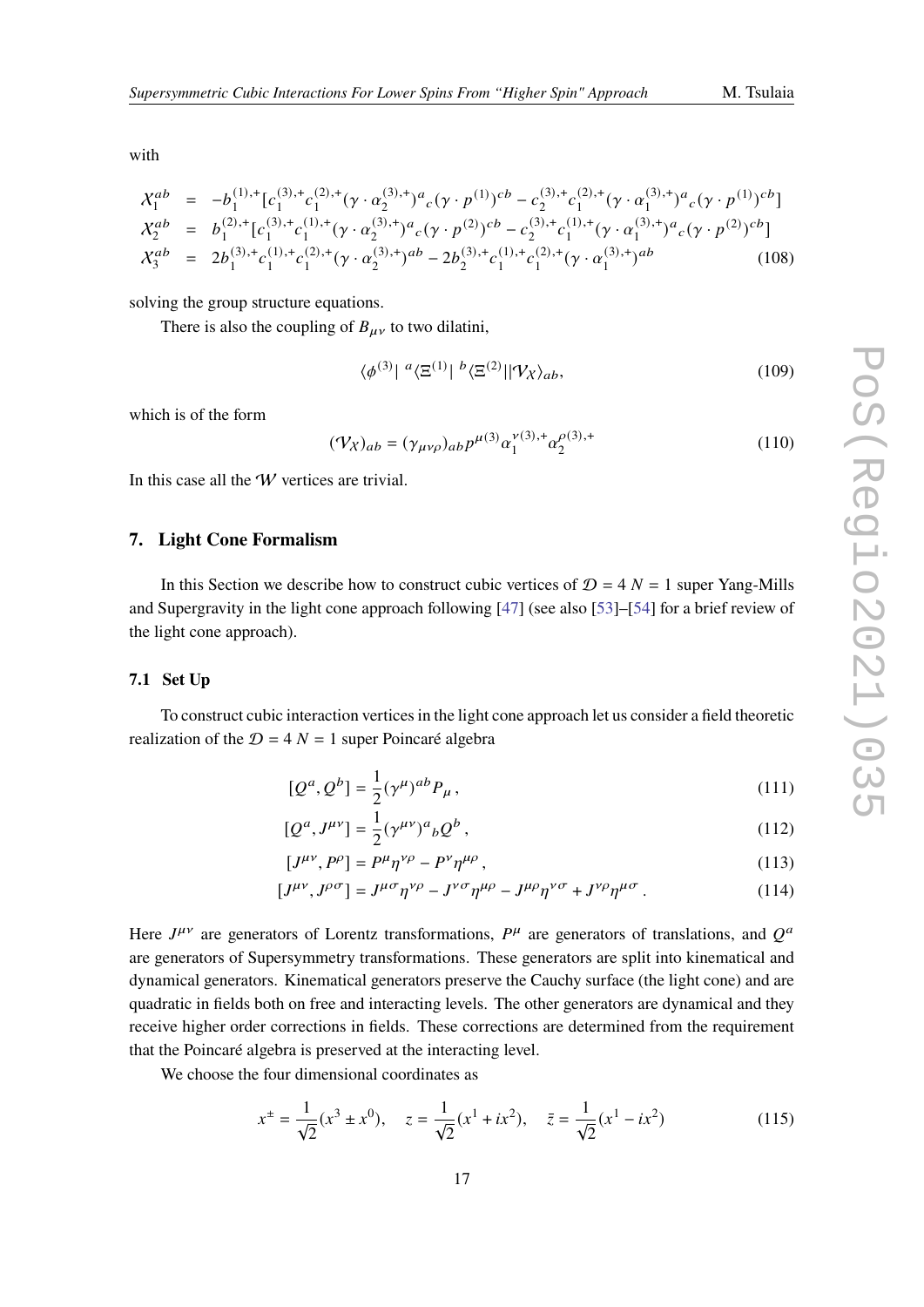The coordinate  $x^+$  is treated as the time direction and  $H = P^-$  is the Hamiltonian<sup>[8](#page-17-0)</sup>. The generators of the super Poincaré algebra are split according to

kinematical : 
$$
P^+, P^z, P^{\bar{z}}, J^{z+}, J^{\bar{z}+}, J^{+-}, J^{z\bar{z}}, Q^+, \bar{Q}^+, \qquad : 9
$$
 (116)

dynamical : 
$$
P^{-}
$$
,  $J^{z-}$ ,  $J^{\bar{z}-}$ ,  $Q^{-}$ ,  $\bar{Q}^{-}$  : 5 (117)

It is sufficient to construct the Poincare algebra at  $x^+=0$  and then evolve all the generators according to  $\dot{G} = i[H, G]$ . The equations to be solved are

$$
[Q^-, P^-] = [\bar{Q}^-, P^-] = 0, \quad [J^{z,-}, P^-] = [J^{\bar{z},-}, P^-] = 0.
$$
 (118)

The spectrum consists of bosonic  $\phi_{\lambda}(x)$  and fermionic  $\psi_{\lambda}(x)$  fields<sup>[9](#page-17-1)</sup> with the helicities  $\lambda = \pm 1, \pm 2$ for bosons,  $\lambda = \pm \frac{1}{2}$  $\frac{1}{2}, \pm \frac{3}{2}$  $\frac{3}{2}$  for fermions. It is convenient to work with partial Fourier transforms

$$
\phi_{\lambda}(x) = (2\pi)^{-\frac{3}{2}} \int e^{+i(x^{-}\beta + z\bar{p} + \bar{z}p)} \phi_{\lambda}(\vec{p}) d^{3}p , \qquad (119)
$$

$$
\psi_{\lambda}(x) = (2\pi)^{-\frac{3}{2}} \int e^{+i(x^{-}\beta + z\bar{p} + \bar{z}p)} \psi_{\lambda}(\vec{p}) d^{3}p
$$
\n(120)

with  $d^3 p = d\beta dp d\bar{p}$ . The fields obey the following conjugation rules

$$
\phi_{\lambda}^{\dagger}(\vec{p}) = \phi_{-\lambda}(-\vec{p}), \quad \psi_{\lambda}^{\dagger}(\vec{p}) = \psi_{-\lambda}(-\vec{p}) \tag{121}
$$

Introducing a Grassman momentum  $p_{\theta}$ , one can combine the bosonic and fermionic fields into superfields

$$
\Phi_{\lambda} = \phi_{\lambda} + \frac{p_{\theta}}{\beta} \psi_{\lambda - \frac{1}{2}}, \quad \Phi_{-\lambda + \frac{1}{2}} = \psi_{-\lambda + \frac{1}{2}} + p_{\theta} \phi_{-\lambda}, \tag{122}
$$

with conjugation properties

$$
\overline{\Phi}_{-\lambda} = \phi_{-\lambda}^{\dagger} + \frac{p_{\theta}}{\beta} \psi_{-\lambda + \frac{1}{2}}^{\dagger}, \quad \overline{\Phi}_{\lambda - \frac{1}{2}} = -\psi_{\lambda - \frac{1}{2}}^{\dagger} + p_{\theta} \phi_{\lambda}^{\dagger},
$$
\n(123)

The equal time Poisson brackets between the fields

$$
[\phi_{\lambda}(\vec{p}), \phi_{\lambda'}^{\dagger}(\vec{p}')] = \delta_{\lambda, \lambda'} \frac{\delta^{3}(\vec{p} - \vec{p}')}{2\beta}, \quad [\psi_{\lambda}(\vec{p}), \psi_{\lambda'}^{\dagger}(\vec{p}')] = \delta_{\lambda, \lambda'} \frac{\delta^{3}(\vec{p} - \vec{p}')}{2} \tag{124}
$$

read in terms of the superfields as

$$
[\Phi_{\lambda}(\vec{p}, p_{\theta}), \overline{\Phi}_{\lambda'}(\vec{p}', p'_{\theta})] = (-)^{\epsilon_{\lambda + \frac{1}{2}}}\delta_{\lambda, \lambda' + \frac{1}{2}} \frac{\delta^3(\vec{p} - \vec{p}') \delta(p_{\theta} - p'_{\theta})}{2\beta}
$$
(125)

where  $\epsilon_{\lambda}$  is 0 for integer  $\lambda$  and is 1 for half-integer  $\lambda$ .

The kinematical generators, which are the same both on free and interacting levels have the form

$$
P^+ = \beta, \quad P^z = p, \quad P^{\bar{z}} = \bar{p}, \quad J^{z+} = -\beta \frac{\partial}{\partial \bar{p}}, \quad J^{\bar{z}+} = -\beta \frac{\partial}{\partial p}, \tag{126}
$$

<span id="page-17-1"></span><span id="page-17-0"></span><sup>&</sup>lt;sup>8</sup>Note that  $\beta$  is used instead of  $p^+$  in order to simplify the form of the equations. We shall also put  $x^+ = 0$  for now on. 9In this Section, unlike the previous ones, the index  $\lambda$  denotes a helicity of a field, rather than its Lorentz index.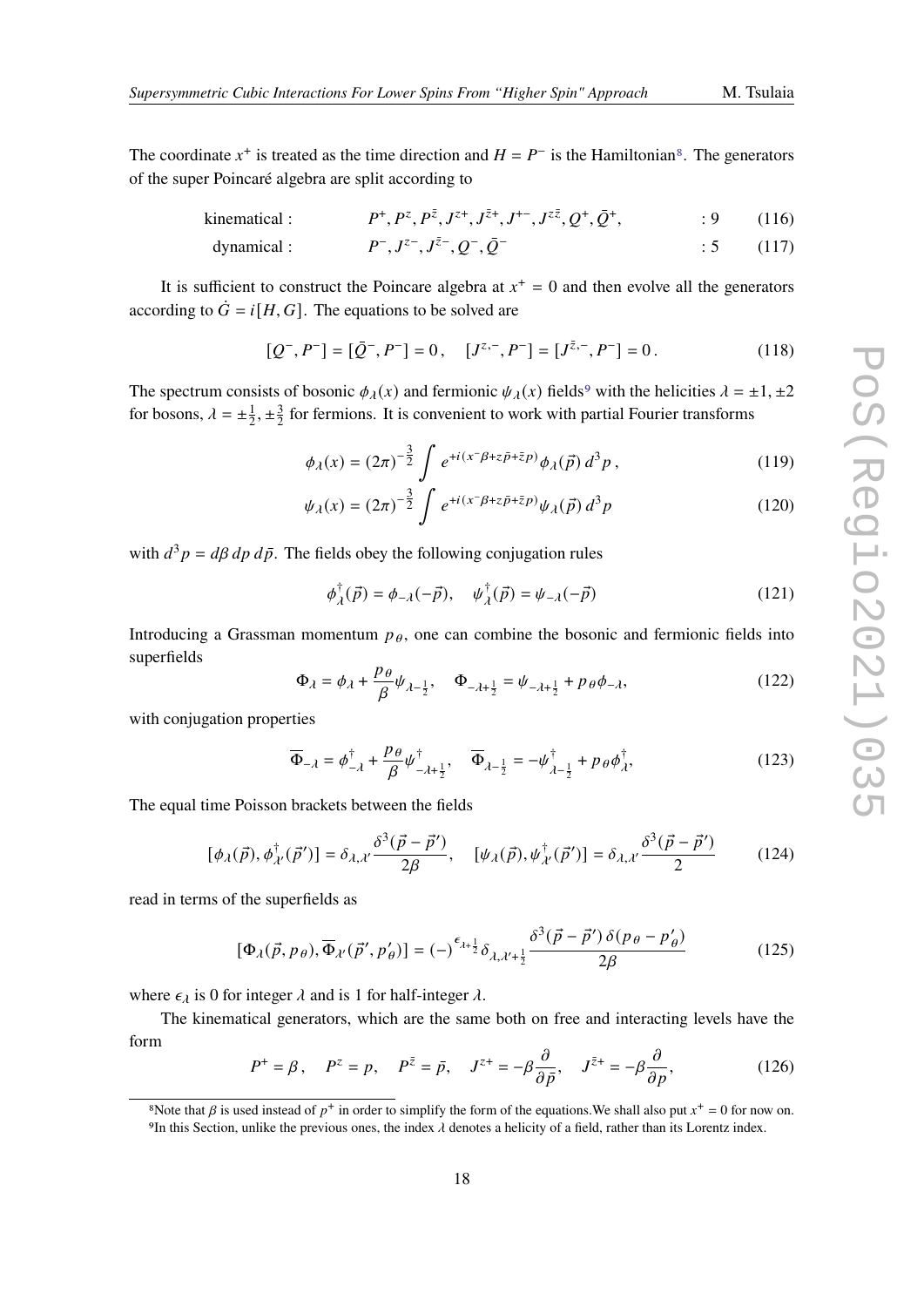$$
J^{-+} = -\frac{\partial}{\partial \beta} \beta - \frac{1}{2} p_{\theta} \frac{\partial}{\partial p_{\theta}} + \frac{1}{2} \epsilon_{\lambda}, \quad J^{z\bar{z}} = p \partial_p - \bar{p} \frac{\partial}{\partial \bar{p}} + \lambda - p_{\theta} \frac{\partial}{\partial p_{\theta}}
$$

$$
Q^{+} = (-)^{\epsilon_{\lambda}} \beta \frac{\partial}{\partial p_{\theta}}, \quad \bar{Q}^{+} = (-)^{\epsilon_{\lambda}} p_{\theta}
$$

The dynamical generators at the free level are

$$
H_2 = -\frac{p\bar{p}}{\beta}, \qquad (127)
$$
\n
$$
J_2^{z-} = -\frac{\partial}{\partial \bar{p}} \frac{p\bar{p}}{\beta} + p \frac{\partial}{\partial \beta} - \left(\lambda - \frac{1}{2}p_{\theta} \frac{\partial}{\partial p_{\theta}}\right) \frac{p}{\beta} + \left(\frac{1}{2}p_{\theta} \frac{\partial}{\partial p_{\theta}} - \frac{1}{2}\epsilon_{\lambda}\right) \frac{p}{\beta}
$$
\n
$$
J_2^{\bar{z}-} = -\frac{\partial}{\partial p} \frac{p\bar{p}}{\beta} + \bar{p} \frac{\partial}{\partial \beta} + \left(\lambda - \frac{1}{2}p_{\theta} \frac{\partial}{\partial p_{\theta}}\right) \frac{\bar{p}}{\beta} + \left(\frac{1}{2}p_{\theta} \frac{\partial}{\partial p_{\theta}} - \frac{1}{2}\epsilon_{\lambda}\right) \frac{p}{\beta}
$$
\n
$$
Q_2^{-} = (-)^{\epsilon_{\lambda}} \frac{p}{\beta} p_{\theta}
$$
\n
$$
\bar{Q}_2^{-} = (-)^{\epsilon_{\lambda}} \bar{p} \frac{\partial}{\partial p_{\theta}}
$$
\n(127)

At the level of cubic interactions one assumes the following expansion for the dynamical generators

<span id="page-18-0"></span>
$$
H_3 = H_2 + \int d\Gamma_{[3]} \overline{\Phi}_{q_1 q_2 q_3}^{J_1 J_2 J_3} h_{J_1 J_2 J_3}^{q_1 q_2 q_3} \qquad (128)
$$
\n
$$
Q_3^- = Q_2^- + \int d\Gamma_{[3]} \overline{\Phi}_{q_1 q_2 q_3}^{J_1 J_2 J_3} q_{J_1 J_2 J_3}^{q_1 q_2 q_3} \qquad (128)
$$
\n
$$
\overline{Q}_3^- = \overline{Q}_2^- + \int d\Gamma_{[3]} \overline{\Phi}_{q_1 q_2 q_3}^{J_1 J_2 J_3} \overline{q}_{J_1 J_2 J_3}^{q_1 q_2 q_3} \qquad (129)
$$
\n
$$
J_3^{z-} = J_2^{z-} + \int d\Gamma_{[3]} \times \left[ \overline{\Phi}_{q_1 q_2 q_3}^{J_1 J_2 J_3} j_{J_1 J_2 J_3}^{q_1 q_2 q_3} - \frac{1}{3} \left( \sum_{k=1}^3 \frac{\partial \overline{\Phi}_{q_1 q_2 q_3}^{J_1 J_2 J_3}}{\partial \overline{q}_k} \right) h_{J_1 J_2 J_3}^{q_1 q_2 q_3} - \frac{1}{3} \left( \sum_{k=1}^3 \frac{\partial \overline{\Phi}_{q_1 q_2 q_3}^{J_1 J_2 J_3}}{\partial q_{\theta, k}} \right) q_{J_1 J_2 J_3}^{q_1 q_2 q_3} \right]
$$
\n
$$
J_3^{\bar{z}-} = J_2^{\bar{z}-} + \int d\Gamma_{[3]} \times \left[ \overline{\Phi}_{q_1 q_2 q_3}^{J_1 J_2 J_3} \overline{J}_{J_1 J_2 J_3}^{q_1 q_2 q_3} - \frac{1}{3} \left( \sum_{k=1}^3 \frac{\partial \overline{\Phi}_{q_1 q_2 q_3}^{J_1 J_2 J_3}}{\partial q_k} \right) h_{J_1 J_2 J_3}^{q_1 q_2 q_3} + \frac{1}{3} \left( \sum_{k=1}^3 \frac{q_{\theta, k}}{\beta_k} \right) \overline{\Phi}_{q_1 q_2 q_3}^{J
$$

where  $\overline{\Phi}_{a_1a_2a_3}^{\lambda_1\lambda_2\lambda_3}$  $\frac{\lambda_1 \lambda_2 \lambda_3}{q_1 q_2 q_3} \equiv \overline{\Phi}_{q_1}^{\lambda_1} \overline{\Phi}_{q_2}^{\lambda_2} \overline{\Phi}_{q_3}^{\lambda_3}$  $\frac{\pi}{q_3}$  and

$$
d\Gamma_{[3]} = (2\pi)^3 \prod_{k=1}^3 \frac{d^3 q_k}{(2\pi)^{\frac{3}{2}}} \delta^3 \left( \sum_{i=1}^3 q_i \right) \prod_{l=1}^3 dq_{\theta,l} \delta \left( \sum_{j=1}^3 q_{\theta,j} \right)
$$
(129)

is an integration measure.

#### **7.2**  $D = 4$ ,  $N = 1$  Super Yang Mills and Pure Supergravity

The cubic vertices which are present in the interaction part of dynamical generators [\(128\)](#page-18-0) are determined from the requirement of preservation of the algebra [\(111\)](#page-16-1). A solution which contains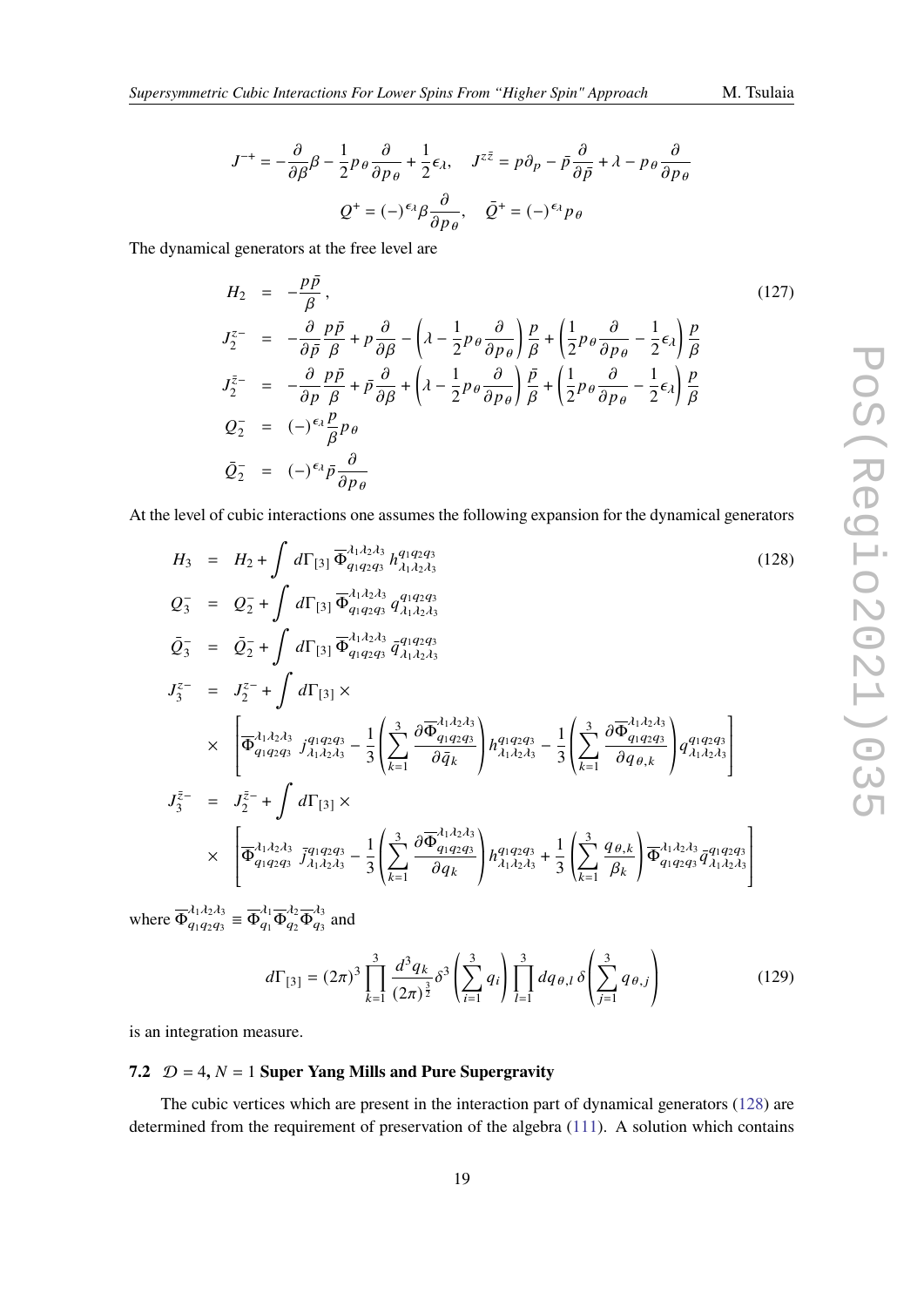the  $N = 1$  Super Yang Mills and Supergravity vertices has the form [\[47\]](#page-25-0)

$$
h_{\lambda_1\lambda_2\lambda_3}^{q_1q_2q_3} = C^{\lambda_1\lambda_2\lambda_3}(\overline{\mathbb{P}})^{M_{\lambda}+1} \prod_{i=1}^3 \beta_i^{-\lambda_i - \frac{1}{2}\epsilon_{\lambda_i}} + \overline{C}^{\lambda_1\lambda_2\lambda_3}(\mathbb{P})^{-M_{\lambda} - \frac{1}{2}} \mathbb{P}_{\theta} \prod_{i=1}^3 \beta_i^{\lambda_i - \frac{1}{2}\epsilon_{\lambda_i}}
$$
(130)

<span id="page-19-1"></span>
$$
q_{\lambda_1\lambda_2\lambda_3}^{q_1q_2q_3} = -C^{\lambda_1\lambda_2\lambda_3}(\overline{\mathbb{P}})^{M_\lambda} \mathbb{P}_{\theta} \prod_{i=1}^3 \beta_i^{-\lambda_i - \frac{1}{2}\epsilon_{\lambda_i}}
$$
(131)

<span id="page-19-2"></span>
$$
j_{\lambda_1 \lambda_2 \lambda_3}^{q_1 q_2 q_3} = 2C^{\lambda_1 \lambda_2 \lambda_3} (\overline{\mathbb{P}})^{M_\lambda} \chi \prod_{i=1}^3 \beta_i^{-\lambda_i - \frac{1}{2} \epsilon_{\lambda_i}}
$$
(132)

and

$$
M_{\lambda} = \lambda_1 + \lambda_2 + \lambda_3, \quad \lambda_1 = s_1 - \frac{1}{2}, \quad \lambda_2 = s_2 - \frac{1}{2}, \quad \lambda_3 = -s_3 \tag{133}
$$

In these equations  $C^{\lambda_1 \lambda_2 \lambda_3}$ ,  $\overline{C}^{\lambda_1 \lambda_2 \lambda_3}$  are coupling constants and

$$
\mathbb{P} = \frac{1}{3} \left[ (\beta_1 - \beta_2) p_3 + (\beta_2 - \beta_3) p_1 + (\beta_3 - \beta_1) p_2 \right],
$$
 (134)

$$
\mathbb{P}_{\theta} = \frac{1}{3} \left[ (\beta_1 - \beta_2) p_{\theta,3} + (\beta_2 - \beta_3) p_{\theta,1} + (\beta_3 - \beta_1) p_{\theta,2} \right],
$$
 (135)

$$
\chi = \beta_1(\lambda_2 - \lambda_3) + \beta_2(\lambda_3 - \lambda_1) + \beta_3(\lambda_1 - \lambda_2).
$$
 (136)

The momenta  $\beta_i$ ,  $p_i$ ,  $\bar{p}_i$  and  $p_{\theta,i}$  obey the conservation properties as in [\(60\)](#page-9-7). The vertices  $\bar{q}_{j_1j_2j_3}^{q_1q_2q_3}$  $\tilde{\lambda}_1 \tilde{\lambda}_2 \tilde{\lambda}_3$ and  $\bar{J}_{\lambda_1 \lambda_2 \lambda_3}^{q_1 q_2 q_3}$  $\frac{q_1q_2q_3}{q_1q_2q_3}$  can be obtained from [\(131\)](#page-19-1)–[\(132\)](#page-19-2) by relevant hermitean conjugation.

The cubic vertices for  $N = 1$  Super Yang Mills can be recovered by choosing  $s_1 = s_2 = s_3 = 1$ in the equations above. Similarly, pure  $N = 1$  Supergravity vertices can be recovered by putting  $s_1 = s_2 = s_3 = 2.$ 

**Acknowledgments.** M.T. would like to thank the organizers of the online conference "Quarks 2020" and of the online workshop "Aspects of Symmetry" for the invitation to give talks. M.T. would like to thank the Department of Mathematics, the University of Auckland for the hospitality during the final stage of the project. D.W. would like to thank the Yukawa Institute of Theoretical Physics (YITP) for its support in the period when this work was completed. The work of I.L.B. and V.A.K. was partially supported by the Ministry of Education of Russian Federation, project FEWF-2020-0003. The work of M.T. and D.W. was supported by the Quantum Gravity Unit of the Okinawa Institute of Science and Technology Graduate University (OIST).

#### <span id="page-19-0"></span>**A. Conventions**

We mainly follow the notations of [\[55\]](#page-26-2).

The Latin letters  $a, b$ ... label spinorial indices. The Greek letters  $\mu, \nu, \ldots$  label flat space-time vector indices and Greek letters with "hat"  $\hat{\mu}, \hat{\nu}, \ldots$  label vector indices in curved space-time.

We choose a real representation for Majorana spinors

$$
(\lambda^a)^{\star} = \lambda^a, \quad \bar{\lambda}_a = \lambda^b C_{ba}
$$
 (A.1)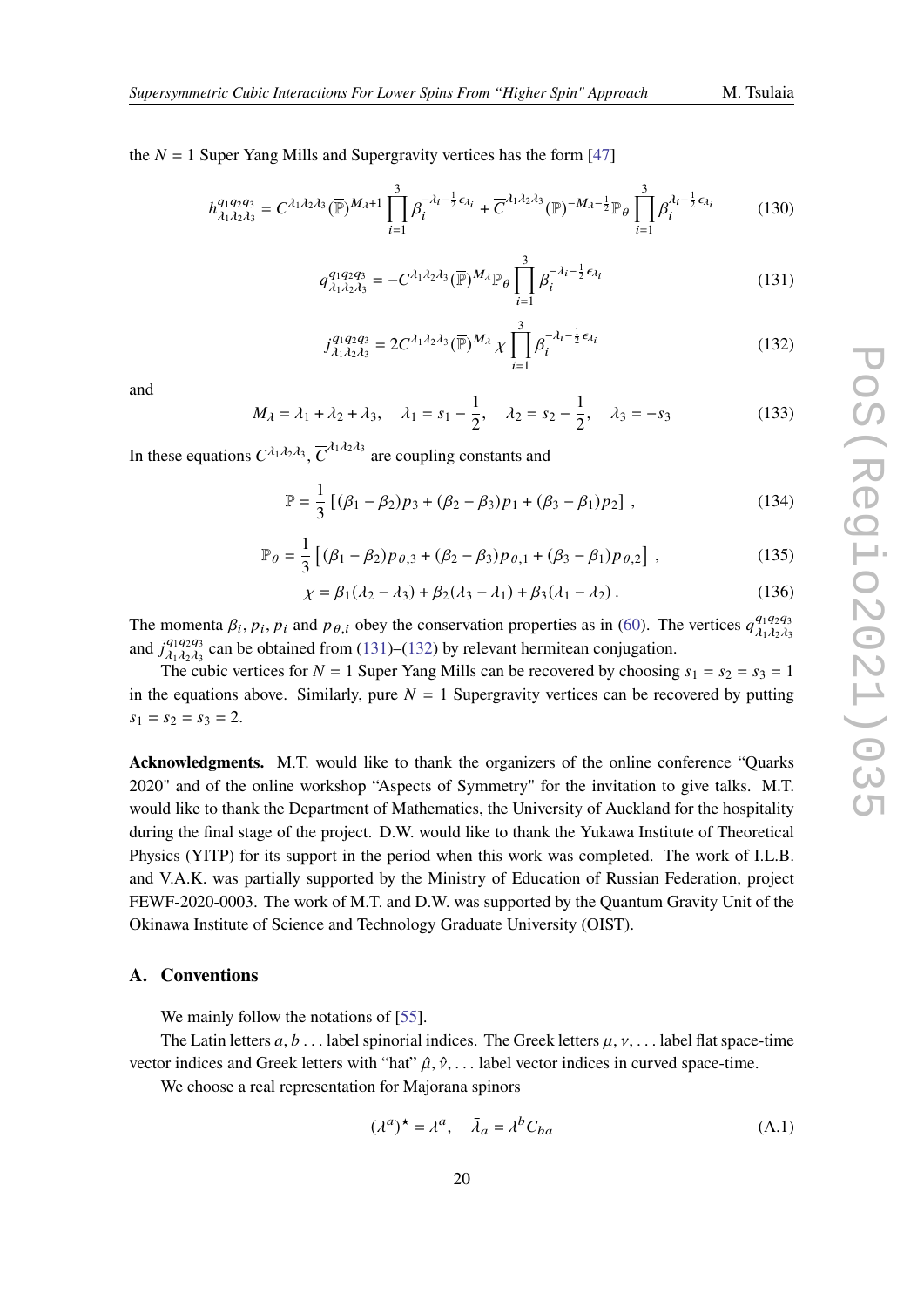The spinor indices can be raised and lowered by anti-symmetric charge conjugation matrices  $C_{ab}$ and  $C^{ab}$  as

$$
\lambda^{a} = C^{ab} \lambda_{b}, \quad \lambda_{a} = \lambda^{b} C_{ba}, \quad C^{ab} C_{bc} = -\delta_{c}^{a}.
$$
 (A.2)

The  $\gamma$ -matrices satisfy the following anti-commutation relations

$$
(\gamma^{\mu})^a{}_c(\gamma^{\nu})^c{}_b + (\gamma^{\nu})^a{}_c(\gamma^{\mu})^c{}_b = 2\eta^{\mu\nu}\delta^a_b.
$$
 (A.3)

In  $\mathcal{D} = 4$  the matrices  $\gamma_{\mu}$  and  $\gamma_{\mu\nu}$  with both spinorial indices up (down) are symmetric and the matrices C,  $\gamma_5$  and  $\gamma_5 \gamma_\mu$  are anisymmetric. In  $\mathcal{D} = 10$  the matrices  $\gamma_\mu$  and  $\gamma_{\mu_1,\dots,\mu_5}$  with both spinorial indices up (down) are symmetric, and the matrices  $\gamma_{\mu_1\mu_2\mu_3}$  are antisymmetric.

For checking the on-shell closure of the supersymmetry algebra and of the supersymmetry of the vertices we have used the following gamma-matrix identities

$$
(\gamma^{\nu})_{ab}(\gamma_{\nu})_{cd} + (\gamma^{\nu})_{ac}(\gamma_{\nu})_{db} + (\gamma^{\nu})_{ad}(\gamma_{\nu})_{bc} = 0, \qquad (A.4)
$$

$$
\gamma^{\mu} \gamma^{\nu_1, \nu_2, \dots \nu_r} \gamma_{\mu} = (-1)^r (D - 2r) \gamma^{\nu_1, \nu_2, \dots \nu_r}.
$$
 (A.5)

For a product of gamma matrices we have

$$
\gamma^{\nu_1,\dots,\nu_i}\gamma_{\mu_1,\dots,\mu_j} = \sum_{k=0}^{k=\min(i,j)} \frac{i!j!}{(i-k)!(j-k)!k!} \gamma^{\nu_1,\dots,\nu_{i-k}}_{k[\mu_{k+1},\dots,\mu_j]}\delta^{\nu_i}_{\mu_1}\delta^{\nu_{i-1}}_{\mu_2}\dots\delta^{\nu_{n-k+1}]}_{\mu_k]} \tag{A.6}
$$

and in particular

$$
\gamma_{\mu} \gamma_{\nu_1, \dots, \nu_k} = \gamma_{\mu, \nu_1, \dots, \nu_k} + k \eta_{\mu[\nu_1} \gamma_{\nu_2, \dots, \nu_k]}
$$
(A.7)

#### <span id="page-20-0"></span>**B.**  $N = 1$  **Supergravities in**  $D = 4, 6, 10$

The Lagrangian for  $\mathcal{D} = 10 N = 1$  Supergravity is  $[1] - [2]$  $[1] - [2]$  $[1] - [2]$ 

$$
L = -\frac{1}{2}R - \frac{1}{2}\bar{\psi}_{\hat{\mu}}\gamma^{\hat{\mu}\hat{\nu}\hat{\rho}}\mathcal{D}_{\hat{\nu}}\psi_{\hat{\rho}} - \frac{3}{4}\phi^{-\frac{3}{2}}H^{\hat{\mu}\hat{\nu}\hat{\rho}}H_{\hat{\mu}\hat{\nu}\hat{\rho}} - - \frac{1}{2}\bar{\Xi}\gamma^{\hat{\mu}}\mathcal{D}_{\hat{\mu}}\Xi - \frac{9}{16}\frac{\partial^{\hat{\mu}}\phi}{\phi^2} - \frac{3\sqrt{2}}{8}\bar{\psi}_{\hat{\mu}}\gamma^{\hat{\nu}}\gamma^{\hat{\mu}}\Xi\frac{\partial_{\hat{\nu}}\phi}{\phi} + + \frac{\sqrt{2}}{16}\phi^{-\frac{3}{4}}H_{\hat{\nu}\hat{\rho}\hat{\tau}}(\bar{\psi}_{\hat{\mu}}\gamma^{\hat{\mu}\hat{\nu}\hat{\rho}\hat{\tau}\hat{\lambda}}\psi_{\hat{\lambda}} + 6\bar{\psi}^{\hat{\nu}}\gamma^{\hat{\rho}}\psi^{\hat{\tau}} - \sqrt{2}\bar{\psi}_{\hat{\mu}}\gamma^{\hat{\nu}\hat{\rho}\hat{\tau}}\gamma^{\hat{\mu}}\Xi) + + (\text{fermion})^4
$$

where  $H_{\hat{\mu}\hat{\nu}\hat{\rho}} = \partial_{[\hat{\mu}}B_{\hat{\nu}\hat{\rho}]}$  and  $\mathcal{D}_{\hat{\mu}}$  is a covariant derivative

$$
\mathcal{D}_{\hat{\mu}} \Psi_{\hat{\nu}}^a = \partial_{\hat{\mu}} \Psi_{\hat{\nu}}^a + \frac{1}{4} \omega_{\hat{\mu}}^{\rho \sigma} (\gamma_{\rho \sigma} \Psi_{\hat{\nu}})^a
$$
 (B.1)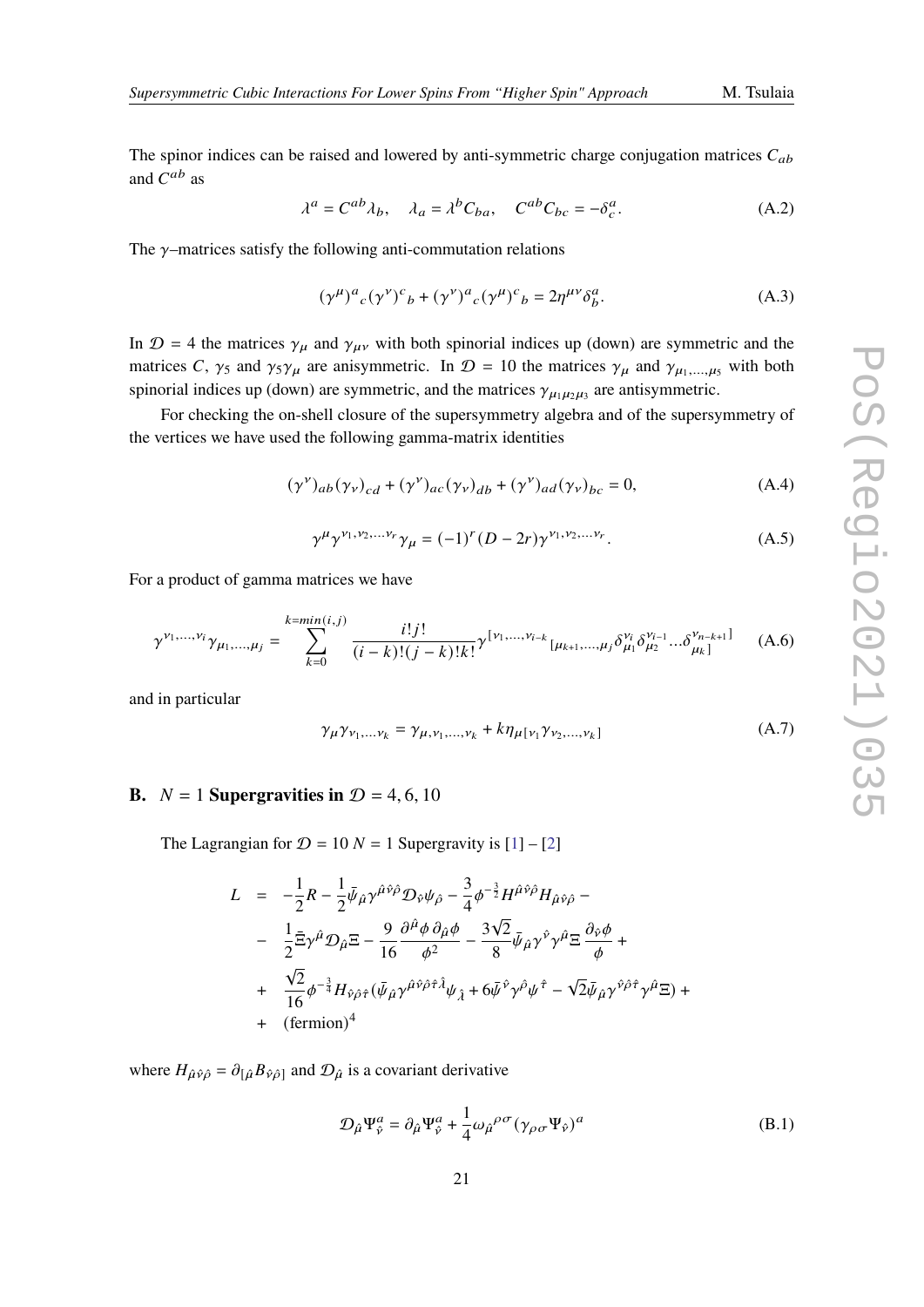The supersymmetry transformations with a local parameter  $\epsilon^a(x)$  are

$$
\delta e^{\mu}_{\hat{\mu}} = \frac{1}{2} \bar{\epsilon} \gamma^{\mu} \psi_{\hat{\mu}}
$$
\n
$$
\delta \phi = -\frac{\sqrt{2}}{3} \phi \bar{\epsilon} \Xi
$$
\n
$$
\delta B_{\hat{\mu}\hat{\nu}} = \frac{\sqrt{2}}{4} \phi^{\frac{3}{4}} (\bar{\epsilon} \gamma_{\hat{\mu}} \psi_{\hat{\nu}} - \bar{\epsilon} \gamma_{\hat{\nu}} \psi_{\hat{\mu}} - \frac{\sqrt{2}}{2} \bar{\epsilon} \gamma_{\hat{\mu}\hat{\nu}} \Xi)
$$
\n
$$
\delta \psi_{\hat{\mu}} = \left( \mathcal{D}_{\hat{\mu}} + \frac{\sqrt{2}}{32} \phi^{-\frac{3}{4}} (\gamma_{\hat{\mu}}{}^{\hat{\nu}\hat{\rho}\hat{\sigma}} - 9 \delta_{\hat{\mu}}^{\hat{\nu}} \gamma^{\hat{\rho}\hat{\sigma}}) H_{\hat{\nu}\hat{\rho}\hat{\sigma}} \right) \epsilon + (\text{fermion})^2
$$
\n
$$
\delta \Xi = -\frac{3\sqrt{2}}{8} \phi^{-1} \gamma^{\hat{\mu}} \partial_{\hat{\mu}} \phi \epsilon + \frac{1}{8} \phi^{-\frac{3}{4}} \gamma^{\hat{\mu}\hat{\nu}\hat{\rho}} \epsilon H_{\hat{\mu}\hat{\nu}\hat{\rho}} + (\text{fermion})^2 \tag{B.3}
$$

The Lagrangian for  $D = 4 N = 1$  Supergravity coupled with one chiral supermultiplet, with no superpotential and the cannonical kinetic term for the scalars is [\[3\]](#page-22-2)

$$
L = -\frac{1}{2}R - \frac{1}{2}\bar{\psi}_{\hat{\mu}}\gamma^{\hat{\mu}\hat{\nu}\hat{\rho}}\left(\mathcal{D}_{\hat{\nu}} + \frac{1}{8}((\partial_{\hat{\nu}}z)z^{\star} - (\partial_{\hat{\nu}}z^{\star})z)\gamma_{5}\right)\psi_{\hat{\rho}} - - \frac{1}{2}(\partial_{\mu}z)(\partial_{\mu}z^{\star}) - \frac{1}{2}\bar{\Xi}\left(\gamma^{\hat{\mu}}\mathcal{D}_{\hat{\mu}} - \frac{1}{8}((\partial_{\hat{\nu}}z)z^{\star} - (\partial_{\hat{\nu}}z^{\star})z)\right)\Xi + (\text{fermion})^{4}
$$

which is invariant under supersymmetry transformations

$$
\delta e^{\mu}_{\hat{\mu}} = \frac{1}{2} \bar{\epsilon} \gamma^{\mu} \psi_{\hat{\mu}}
$$
\n
$$
\delta z = \frac{1}{2} \bar{\epsilon} \Xi
$$
\n
$$
\delta \psi_{\hat{\mu}} = \left( \mathcal{D}_{\hat{\mu}} + \frac{1}{8} ((\partial_{\hat{\nu}} z) z^{\star} - (\partial_{\hat{\nu}} z^{\star}) z) \right) \epsilon + (\text{fermion})^2
$$
\n
$$
\delta \Xi = \frac{1}{2} (1 + \gamma_5) \gamma^{\hat{\mu}} (\partial_{\hat{\mu}} z) \epsilon + (\text{fermion})^2
$$

with  $\gamma_5 = -\gamma_0 \gamma_1 \gamma_2 \gamma_3$ .

The Lagrangian for  $D = 6 N = 1$  Supergravity coupled to one (1,0) tensor multiplet is

$$
L = -\frac{1}{2}R - \frac{i}{2}\bar{\psi}_{\hat{\mu}}\gamma^{\hat{\mu}\hat{\nu}\hat{\rho}}\mathcal{D}_{\hat{\nu}}\psi_{\hat{\rho}} + \frac{1}{12}e^{2\sqrt{2}\phi}H^{\hat{\mu}\hat{\nu}\hat{\rho}}H_{\hat{\mu}\hat{\nu}\hat{\rho}} +
$$
  
+ 
$$
\frac{i}{2}\bar{\Xi}\gamma^{\hat{\mu}}\mathcal{D}_{\hat{\mu}}\Xi + \frac{1}{2}\partial^{\hat{\mu}}\phi\partial_{\hat{\mu}}\phi - \frac{1}{\sqrt{2}}\bar{\Xi}\gamma^{\hat{\nu}}\gamma^{\hat{\mu}}\psi_{\hat{\nu}}\partial_{\hat{\nu}}\phi +
$$
  
- 
$$
\frac{i}{24}e^{\sqrt{2}\phi}H_{\hat{\mu}\hat{\nu}\hat{\rho}}(-\bar{\psi}^{\hat{\lambda}}\gamma_{[\hat{\lambda}}\gamma^{\hat{\mu}\hat{\nu}\hat{\rho}}\gamma_{\hat{\tau}]\psi^{\hat{\tau}} + 2i\bar{\psi}_{\hat{\lambda}}\gamma^{\hat{\mu}\hat{\nu}\hat{\rho}}\gamma^{\hat{\lambda}}\Xi - \bar{\Xi}\gamma^{\hat{\mu}\hat{\nu}\hat{\rho}}\Xi) +
$$
  
+ (fermion)<sup>4</sup>

where  $H_{\hat{\mu}\hat{\nu}\hat{\rho}} = \partial_{[\hat{\mu}}B_{\hat{\nu}\hat{\rho}]}$  and  $\mathcal{D}_{\hat{\mu}}$  is a covariant derivative

$$
\mathcal{D}_{\hat{\mu}} \Psi_{\hat{\nu}}^a = \partial_{\hat{\mu}} \Psi_{\hat{\nu}}^a + \frac{1}{4} \omega_{\hat{\mu}}^{\rho \sigma} (\gamma_{\rho \sigma} \Psi_{\hat{\nu}})^a \tag{B.5}
$$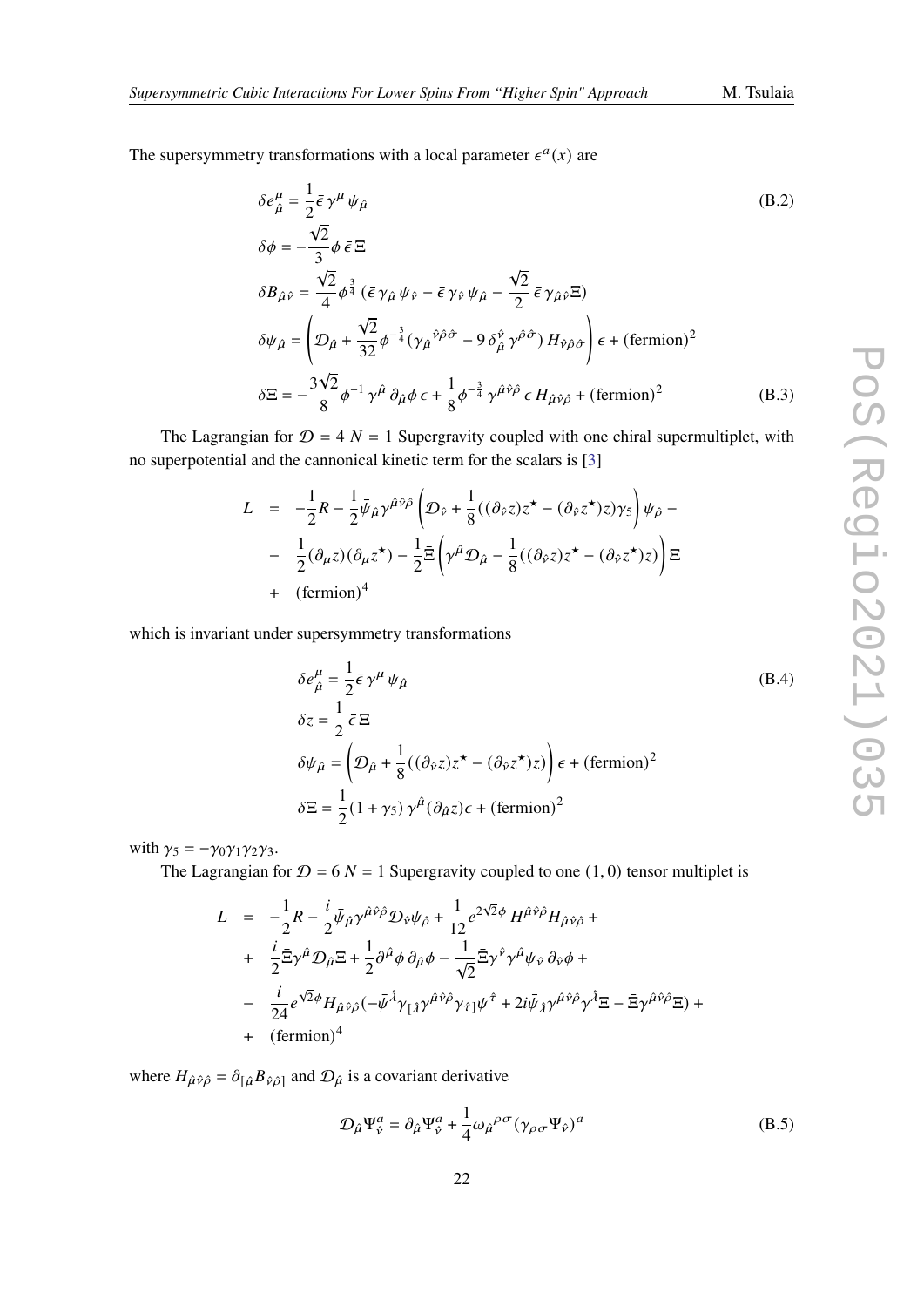The supersymmetry transformations with a local parameter  $\epsilon^a(x)$  are

$$
\delta e^{\mu}_{\hat{\mu}} = -i\bar{\epsilon}\gamma^{\mu}\psi_{\hat{\mu}}
$$
\n
$$
\delta\phi = \frac{1}{\sqrt{2}}\bar{\epsilon}\Xi
$$
\n
$$
\delta B_{\hat{\mu}\hat{\nu}} = -\frac{i}{2}e^{-\sqrt{2}\phi}(\bar{\epsilon}\gamma_{\hat{\mu}}\psi_{\hat{\nu}} - \bar{\epsilon}\gamma_{\hat{\nu}}\psi_{\hat{\mu}} - i\bar{\epsilon}\gamma_{\hat{\mu}\hat{\nu}}\Xi)
$$
\n
$$
\delta\psi_{\hat{\mu}} = \left(\mathcal{D}_{\hat{\mu}} - \frac{1}{24}e^{\sqrt{2}\phi}\gamma^{\hat{\rho}\hat{\sigma}\hat{\tau}}\gamma_{\hat{\mu}}H_{\hat{\rho}\hat{\sigma}\hat{\tau}}\right)\epsilon + (\text{fermion})^2
$$
\n
$$
\delta\Xi = -\frac{i}{\sqrt{2}}\gamma^{\hat{\mu}}\epsilon\,\partial_{\hat{\mu}}\,\phi - \frac{i}{12}e^{\sqrt{2}\phi}\gamma^{\hat{\mu}\hat{\nu}\hat{\rho}}\epsilon H_{\hat{\mu}\hat{\nu}\hat{\rho}} + (\text{fermion})^2
$$
\n(B.7)

We linearize around a flat background

$$
e^{\mu}_{\hat{\mu}}(x) = \delta^{\mu}_{\hat{\mu}} + \frac{1}{2}h^{\mu}_{\hat{\mu}}(x), \quad e^{\hat{\mu}}_{\mu}(x) = \delta^{\hat{\mu}}_{\mu} - \frac{1}{2}h^{\hat{\mu}}_{\mu}(x),
$$
 (B.8)

and consider a cubic Lagrangian with global supersymmetry.

#### **References**

- <span id="page-22-0"></span>[1] A. H. Chamseddine, "N=4 Supergravity Coupled to N=4 Matter," Nucl. Phys. B **185**, 403 (1981) doi:10.1016/0550-3213(81)90326-6
- <span id="page-22-1"></span>[2] E. Bergshoeff, M. de Roo, B. de Wit and P. van Nieuwenhuizen, "Ten-Dimensional Maxwell-Einstein Supergravity, Its Currents, and the Issue of Its Auxiliary Fields," Nucl. Phys. B **195**, 97-136 (1982) doi:10.1016/0550-3213(82)90050-5
- <span id="page-22-2"></span>[3] E. Cremmer, B. Julia, J. Scherk, S. Ferrara, L. Girardello and P. van Nieuwenhuizen, "Spontaneous Symmetry Breaking and Higgs Effect in Supergravity Without Cosmological Constant," Nucl. Phys. B **147**, 105 (1979) doi:10.1016/0550-3213(79)90417-6
- <span id="page-22-3"></span>[4] L. J. Romans, "Selfduality for Interacting Fields: Covariant Field Equations for Sixdimensional Chiral Supergravities," Nucl. Phys. B **276**, 71 (1986) doi:10.1016/0550- 3213(86)90016-7
- <span id="page-22-4"></span>[5] H. Nishino and E. Sezgin, "The Complete  $N = 2$ ,  $d = 6$  Supergravity With Matter and Yang-Mills Couplings," Nucl. Phys. B **278**, 353-379 (1986) doi:10.1016/0550-3213(86)90218-X
- <span id="page-22-5"></span>[6] I. L. Buchbinder, V. A. Krykhtin, M. Tsulaia and D. Weissman, "Cubic Vertices for N=1 Supersymmetric Massless Higher Spin Fields in Various Dimensions," Nucl. Phys. B **967**, 115427 (2021) doi:10.1016/j.nuclphysb.2021.115427 [arXiv:2103.08231 [hep-th]].
- <span id="page-22-6"></span>[7] D. Sorokin and M. Tsulaia, "Supersymmetric Reducible Higher-Spin Multiplets in Various Dimensions," Nucl. Phys. B **929**, 216-242 (2018) [arXiv:1801.04615 [hep-th]].
- <span id="page-22-7"></span>[8] A. Fotopoulos and M. Tsulaia, "Gauge Invariant Lagrangians for Free and Interacting Higher Spin Fields. A Review of the BRST formulation," Int. J. Mod. Phys. A **24**, 1-60 (2009) doi:10.1142/S0217751X09043134 [arXiv:0805.1346 [hep-th]].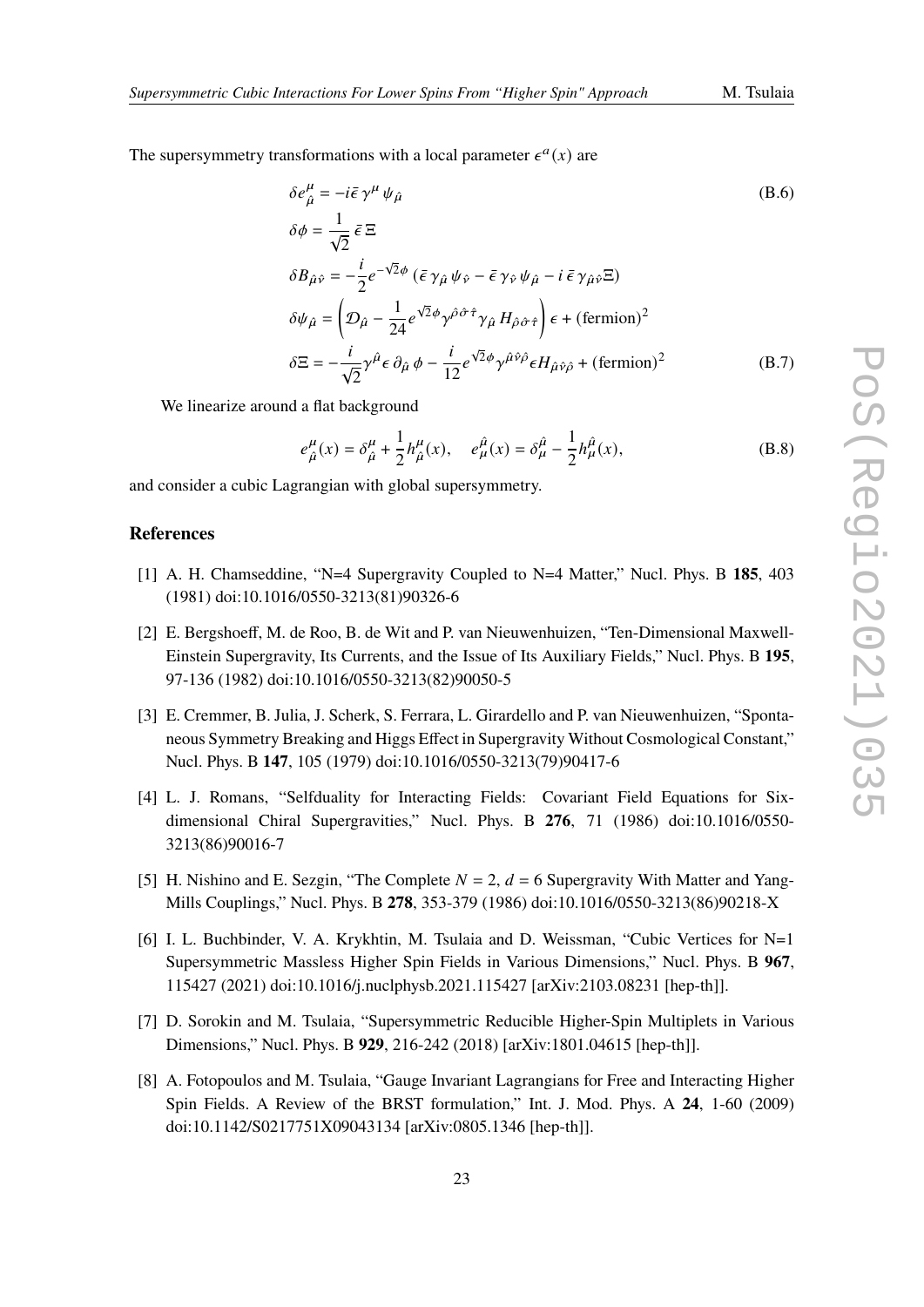- 
- <span id="page-23-1"></span>[9] M. A. Vasiliev, "Higher spin gauge theories: Star product and AdS space," doi:10.1142/9789812793850\_0030 [arXiv:hep-th/9910096 [hep-th]].
- [10] X. Bekaert, S. Cnockaert, C. Iazeolla and M. A. Vasiliev, "Nonlinear higher spin theories in various dimensions," [arXiv:hep-th/0503128 [hep-th]].
- [11] D. Sorokin, "Introduction to the classical theory of higher spins," AIP Conf. Proc. **767**, no.1, 172-202 (2005) doi:10.1063/1.1923335 [arXiv:hep-th/0405069 [hep-th]].
- [12] N. Bouatta, G. Compere and A. Sagnotti, "An Introduction to free higher-spin fields," [arXiv:hep-th/0409068 [hep-th]].
- [13] A. Campoleoni, "Metric-like Lagrangian Formulations for Higher-Spin Fields of Mixed Symmetry," Riv. Nuovo Cim. **33**, no.3-4, 123-253 (2010) doi:10.1393/ncr/i2010-10053-2 [arXiv:0910.3155 [hep-th]].
- [14] D. Francia, "String theory triplets and higher-spin curvatures," Phys. Lett. B **690**, 90-95 (2010) doi:10.1016/j.physletb.2010.05.006 [arXiv:1001.5003 [hep-th]].
- [15] X. Bekaert, N. Boulanger and P. Sundell, "How higher-spin gravity surpasses the spin two barrier: no-go theorems versus yes-go examples," Rev. Mod. Phys. **84**, 987-1009 (2012) doi:10.1103/RevModPhys.84.987 [arXiv:1007.0435 [hep-th]].
- [16] A. Sagnotti, "Notes on Strings and Higher Spins," J. Phys. A **46**, 214006 (2013) doi:10.1088/1751-8113/46/21/214006 [arXiv:1112.4285 [hep-th]].
- [17] E. Joung, L. Lopez and M. Taronna, "Solving the Noether procedure for cubic interactions of higher spins in (A)dS," J. Phys. A **46**, 214020 (2013) doi:10.1088/1751-8113/46/21/214020 [arXiv:1207.5520 [hep-th]].
- [18] V. E. Didenko and E. D. Skvortsov, "Elements of Vasiliev theory," [arXiv:1401.2975 [hep-th]].
- [19] R. Rahman and M. Taronna, "From Higher Spins to Strings: A Primer," [arXiv:1512.07932 [hep-th]].
- [20] C. Sleight, "Interactions in Higher-Spin Gravity: a Holographic Perspective," J. Phys. A **50**, no.38, 383001 (2017) doi:10.1088/1751-8121/aa820c [arXiv:1610.01318 [hep-th]].
- [21] D. Sorokin and M. Tsulaia, "Higher Spin Fields in Hyperspace. A Review," Universe **4**, no.1, 7 (2018) doi:10.3390/universe4010007 [arXiv:1710.08244 [hep-th]].
- <span id="page-23-2"></span>[22] T. V. Tran, "Higher Spin Gravity: Quantization and Algebraic Structures," doi:10.5282/edoc.26543 [arXiv:2008.12582 [hep-th]].
- <span id="page-23-3"></span>[23] T. Erler, "Four Lectures on Analytic Solutions in Open String Field Theory," [arXiv:1912.00521 [hep-th]].
- <span id="page-23-0"></span>[24] A. Sagnotti and M. Tsulaia, "On higher spins and the tensionless limit of string theory," Nucl. Phys. B **682**, 83-116 (2004) doi:10.1016/j.nuclphysb.2004.01.024 [arXiv:hep-th/0311257 [hep-th]].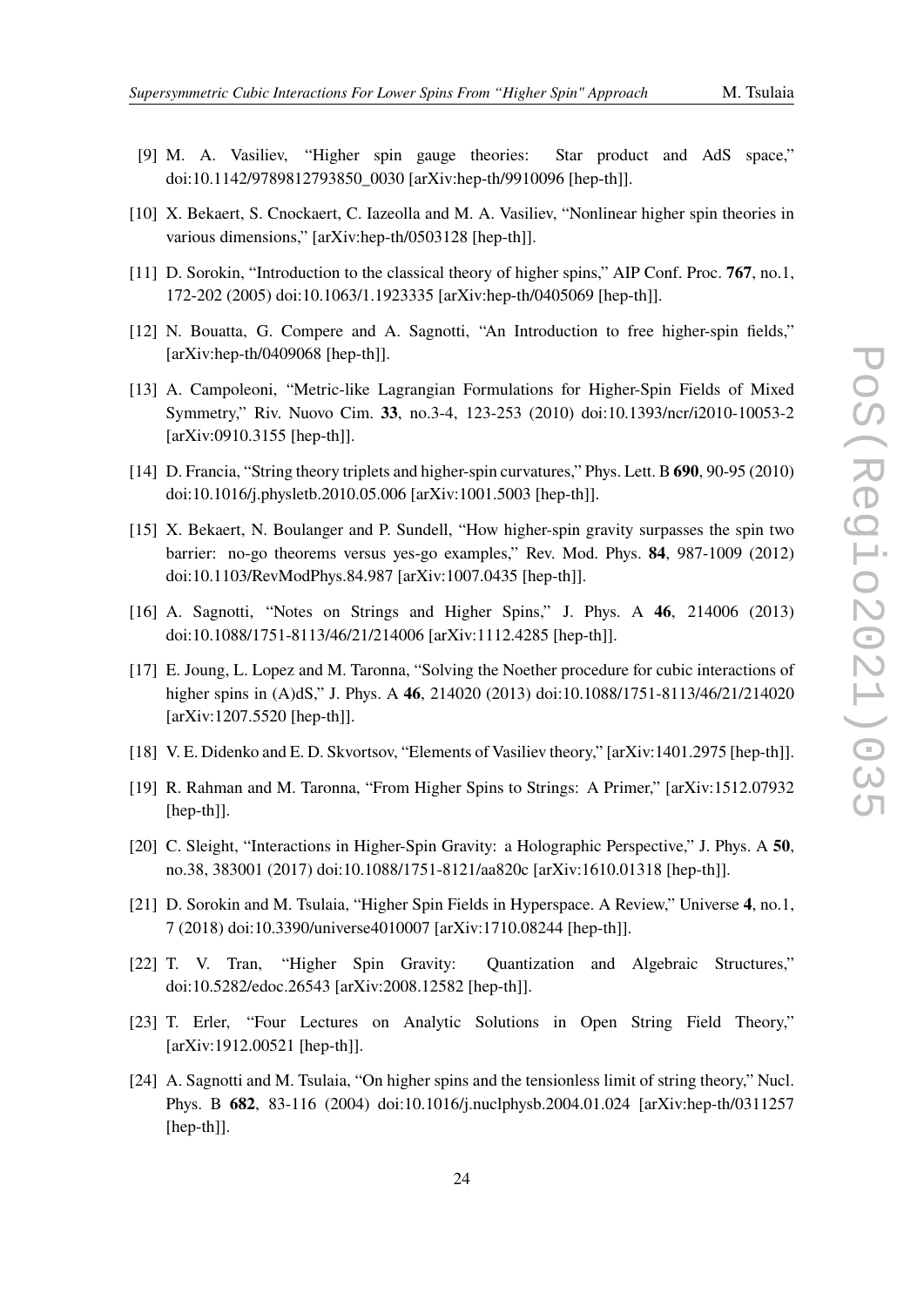- 
- <span id="page-24-0"></span>[25] D. Francia and A. Sagnotti, "On the geometry of higher spin gauge fields," Comment. Phys. Math. Soc. Sci. Fenn. **166**, 165-189 (2004) doi:10.1088/0264-9381/20/12/313 [arXiv:hepth/0212185 [hep-th]].
- <span id="page-24-1"></span>[26] R. R. Metsaev, "Cubic interaction vertices of massive and massless higher spin fields," Nucl. Phys. B **759**, 147-201 (2006) doi:10.1016/j.nuclphysb.2006.10.002 [arXiv:hep-th/0512342 [hep-th]].
- <span id="page-24-6"></span>[27] R. R. Metsaev, "Cubic interaction vertices for fermionic and bosonic arbitrary spin fields," Nucl. Phys. B**859**, 13-69 (2012) doi:10.1016/j.nuclphysb.2012.01.022 [arXiv:0712.3526 [hepth]].
- [28] R. Manvelyan, K. Mkrtchyan and W. Ruhl, "General trilinear interaction for arbitrary even higher spin gauge fields," Nucl. Phys. B **836**, 204-221 (2010) doi:10.1016/j.nuclphysb.2010.04.019 [arXiv:1003.2877 [hep-th]].
- [29] A. Sagnotti and M. Taronna, "String Lessons for Higher-Spin Interactions," Nucl. Phys. B **842**, 299-361 (2011) doi:10.1016/j.nuclphysb.2010.08.019 [arXiv:1006.5242 [hep-th]].
- <span id="page-24-4"></span>[30] A. Fotopoulos and M. Tsulaia, "On the Tensionless Limit of String theory, Off - Shell Higher Spin Interaction Vertices and BCFW Recursion Relations," JHEP **11**, 086 (2010) doi:10.1007/JHEP11(2010)086 [arXiv:1009.0727 [hep-th]].
- <span id="page-24-2"></span>[31] R. Manvelyan, K. Mkrtchyan and W. Ruehl, "A Generating function for the cubic interactions of higher spin fields," Phys. Lett. B **696**, 410-415 (2011) doi:10.1016/j.physletb.2010.12.049 [arXiv:1009.1054 [hep-th]].
- <span id="page-24-3"></span>[32] Y. Kazama, A. Neveu, H. Nicolai and P. C. West, "Space-time Supersymmetry of the Covariant Superstring," Nucl. Phys. B **278**, 833-850 (1986) doi:10.1016/0550-3213(86)90421-9
- <span id="page-24-5"></span>[33] R. R. Metsaev, "BRST-BV approach to cubic interaction vertices for massive and massless higher-spin fields," Phys. Lett. B **720**, 237-243 (2013) doi:10.1016/j.physletb.2013.02.009 [arXiv:1205.3131 [hep-th]].
- <span id="page-24-7"></span>[34] M. Henneaux, G. Lucena Gómez and R. Rahman, "Higher-Spin Fermionic Gauge Fields and Their Electromagnetic Coupling," JHEP **08**, 093 (2012) doi:10.1007/JHEP08(2012)093 [arXiv:1206.1048 [hep-th]].
- <span id="page-24-8"></span>[35] M. Henneaux, G. Lucena Gómez and R. Rahman, "Gravitational Interactions of Higher-Spin Fermions," JHEP **01**, 087 (2014) doi:10.1007/JHEP01(2014)087 [arXiv:1310.5152 [hep-th]].
- <span id="page-24-9"></span>[36] K. B. Alkalaev and M. A. Vasiliev, "N=1 supersymmetric theory of higher spin gauge fields in AdS(5) at the cubic level," Nucl. Phys. B **655**, 57-92 (2003) doi:10.1016/S0550- 3213(03)00061-0 [arXiv:hep-th/0206068 [hep-th]].
- [37] K. Alkalaev, "FV-type action for  $AdS_5$  mixed-symmetry fields," JHEP 03, 031 (2011) doi:10.1007/JHEP03(2011)031 [arXiv:1011.6109 [hep-th]].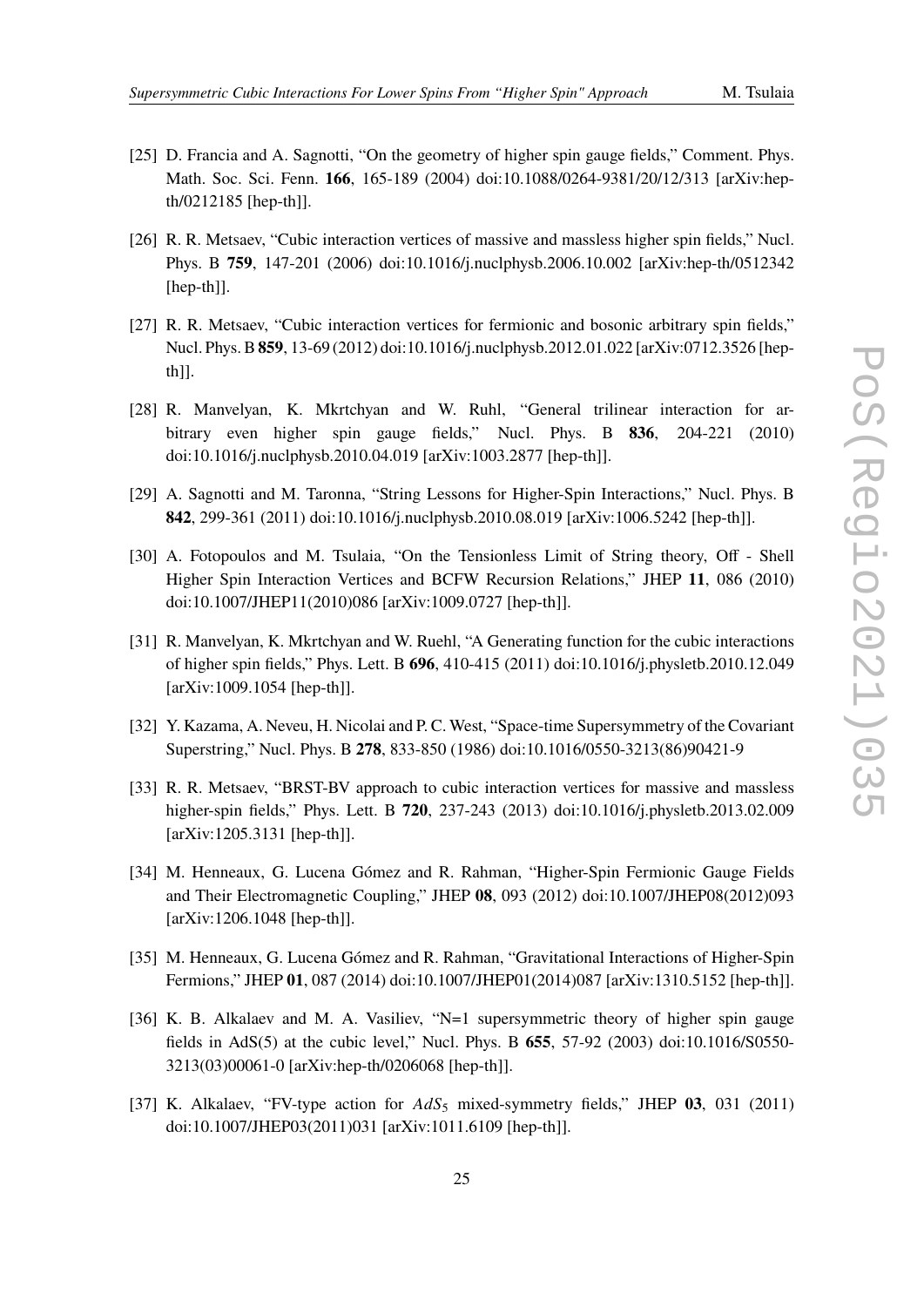- 
- [38] I. L. Buchbinder, S. J. Gates and K. Koutrolikos, "Higher Spin Superfield interactions with the Chiral Supermultiplet: Conserved Supercurrents and Cubic Vertices," Universe **4**, no.1, 6 (2018) doi:10.3390/universe4010006 [arXiv:1708.06262 [hep-th]].
- [39] I. L. Buchbinder, S. J. Gates and K. Koutrolikos, "Conserved higher spin supercurrents for arbitrary spin massless supermultiplets and higher spin superfield cubic interactions," JHEP **08**, 055 (2018) doi:10.1007/JHEP08(2018)055 [arXiv:1805.04413 [hep-th]].
- [40] J. Hutomo and S. M. Kuzenko, "Non-conformal higher spin supercurrents," Phys. Lett. B **778**, 242-246 (2018) doi:10.1016/j.physletb.2018.01.045 [arXiv:1710.10837 [hep-th]].
- [41] E. I. Buchbinder, J. Hutomo and S. M. Kuzenko, "Higher spin supercurrents in anti-de Sitter space," JHEP **09**, 027 (2018) doi:10.1007/JHEP09(2018)027 [arXiv:1805.08055 [hep-th]].
- [42] M. V. Khabarov and Y. M. Zinoviev, "Cubic interaction vertices for massless higher spin supermultiplets in = 4," JHEP **02**, 167 (2021) doi:10.1007/JHEP02(2021)167 [arXiv:2012.00482 [hep-th]].
- <span id="page-25-3"></span>[43] R. Fujii, H. Kanehisa, M. Sakaguchi and H. Suzuki, "Interacting Higher-Spin Gauge Models in BRST-antifield Formalism," [arXiv:2110.04990 [hep-th]].
- <span id="page-25-6"></span>[44] A. K. H. Bengtsson, "BRST approach to interacting higher spin gauge fields," Class. Quant. Grav. **5**, 437 (1988) doi:10.1088/0264-9381/5/3/005
- <span id="page-25-7"></span>[45] I. L. Buchbinder, A. Fotopoulos, A. C. Petkou and M. Tsulaia, "Constructing the cubic interaction vertex of higher spin gauge fields," Phys. Rev. D **74**, 105018 (2006) doi:10.1103/PhysRevD.74.105018 [arXiv:hep-th/0609082 [hep-th]].
- <span id="page-25-8"></span>[46] A. Neveu and P. C. West, "Symmetries of the Interacting Gauge Covariant Bosonic String," Nucl. Phys. B **278**, 601-631 (1986) doi:10.1016/0550-3213(86)90054-4
- <span id="page-25-0"></span>[47] R. R. Metsaev, "Cubic interaction vertices for N=1 arbitrary spin massless supermultiplets in flat space," JHEP **08**, 130 (2019) doi:10.1007/JHEP08(2019)130 [arXiv:1905.11357 [hep-th]].
- <span id="page-25-1"></span>[48] R. R. Metsaev, "Cubic interactions for arbitrary spin  $N$  -extended massless supermultiplets in 4d flat space," JHEP **11**, 084 (2019) doi:10.1007/JHEP11(2019)084 [arXiv:1909.05241 [hep-th]].
- <span id="page-25-2"></span>[49] A. K. H. Bengtsson, I. Bengtsson and L. Brink, "Cubic Interaction Terms for Arbitrarily Extended Supermultiplets," Nucl. Phys. B**227**, 41-49 (1983) doi:10.1016/0550-3213(83)90141-4
- <span id="page-25-4"></span>[50] L. Brink, O. Lindgren and B. E. W. Nilsson, "N=4 Yang-Mills Theory on the Light Cone," Nucl. Phys. B **212**, 401-412 (1983) doi:10.1016/0550-3213(83)90678-8
- [51] L. Brink, O. Lindgren and B. E. W. Nilsson, "The Ultraviolet Finiteness of the N=4 Yang-Mills Theory," Phys. Lett. B **123**, 323-328 (1983) doi:10.1016/0370-2693(83)91210-8
- <span id="page-25-5"></span>[52] S. Mandelstam, "Light Cone Superspace and the Ultraviolet Finiteness of the N=4 Model," Nucl. Phys. B **213**, 149-168 (1983) doi:10.1016/0550-3213(83)90179-7